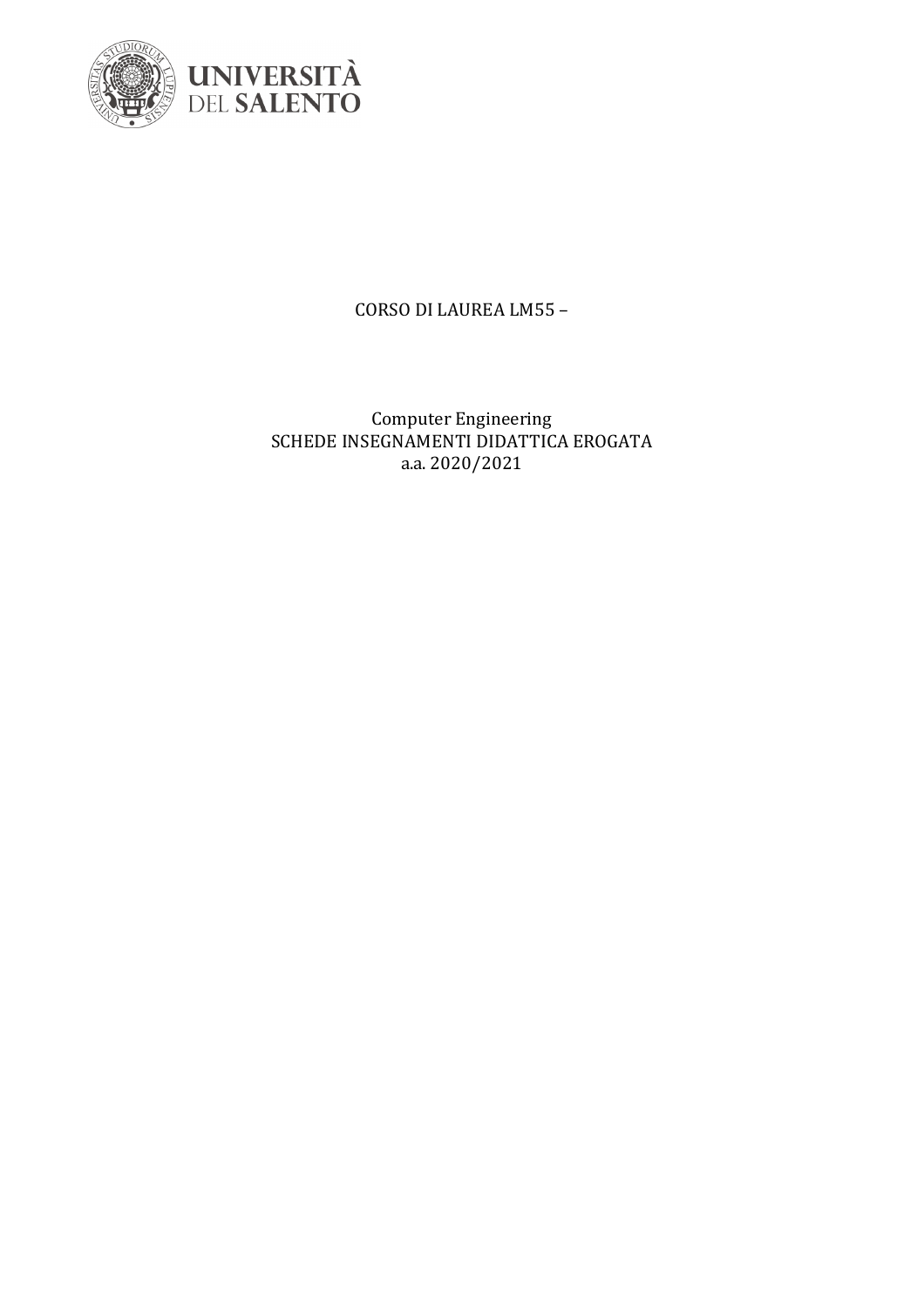

#### **SCHEDA INSEGNAMENTO**

#### **COMPUTER VISION**

| Corso di studio di riferimento   | LM55 - CdL Magistrale in Computer Engineering |
|----------------------------------|-----------------------------------------------|
| Dipartimento di riferimento      | Dipartimento di Ingegneria dell'Innovazione   |
| Settore Scientifico Disciplinare | ING-INF/03                                    |
| Docente                          | In attesa di assegnazione                     |
| Crediti Formativi Universitari   | 9                                             |
| Ore di attività frontale         | 81                                            |
| Ore di studio individuale        | 144                                           |
| Anno di corso                    | anno l                                        |
| Semestre                         |                                               |
| Lingua di erogazione             | Inglese                                       |
| Percorso                         | PERCORSO COMUNE                               |

| Prerequisiti | No prior experience with computer vision is assumed, although previous<br>knowledge of visual computing or signal processing will be helpful. The<br>following skills are necessary for this class:<br>- Math: Linear algebra, vector calculus, and probability. Linear algebra<br>is the most important.<br>- Data structures: Students will write code that represents images as<br>feature and geometric constructions.<br>- Programming: A good working knowledge. All lecture code and<br>project starter code will be Python, and Pytorch for Deep Learning, but<br>student familiar with other frameworks such as tensorflow is ok.                                                                                                                                                                                                                                                           |
|--------------|------------------------------------------------------------------------------------------------------------------------------------------------------------------------------------------------------------------------------------------------------------------------------------------------------------------------------------------------------------------------------------------------------------------------------------------------------------------------------------------------------------------------------------------------------------------------------------------------------------------------------------------------------------------------------------------------------------------------------------------------------------------------------------------------------------------------------------------------------------------------------------------------------|
| Contenuti    | Computer Vision today is everywhere in our society and images have become<br>pervasive, with applications in several sectors; just to mention some in: apps,<br>drones, healthcare and precision medicine, precision agricolture, searching,<br>understanding, control in robotics and self-driving cars.<br>The course introduces the basics of image formation, reconstruction and<br>inferring motion models, as well as camera calibration theory and practice.<br>Recent developments in neural networks (Deep Learning) have considerably<br>boosted the performance of the visual recognition systems in tasks such as:<br>classification, localisation, detection, segmentation etc. Students will learn the<br>building blocks of a general convolutional neural network, the way how it is<br>trained and optimized, how to prepare a dataset and how to measure the final<br>performance. |
| Obiettivi    | Upon completion of this course, students will:                                                                                                                                                                                                                                                                                                                                                                                                                                                                                                                                                                                                                                                                                                                                                                                                                                                       |
| formativi    |                                                                                                                                                                                                                                                                                                                                                                                                                                                                                                                                                                                                                                                                                                                                                                                                                                                                                                      |
|              | - Be familiar with both the theoretical and practical aspects of                                                                                                                                                                                                                                                                                                                                                                                                                                                                                                                                                                                                                                                                                                                                                                                                                                     |
|              | computing with images;                                                                                                                                                                                                                                                                                                                                                                                                                                                                                                                                                                                                                                                                                                                                                                                                                                                                               |
|              | - Have described the foundation of image formation,                                                                                                                                                                                                                                                                                                                                                                                                                                                                                                                                                                                                                                                                                                                                                                                                                                                  |
|              | measurement, and analysis;                                                                                                                                                                                                                                                                                                                                                                                                                                                                                                                                                                                                                                                                                                                                                                                                                                                                           |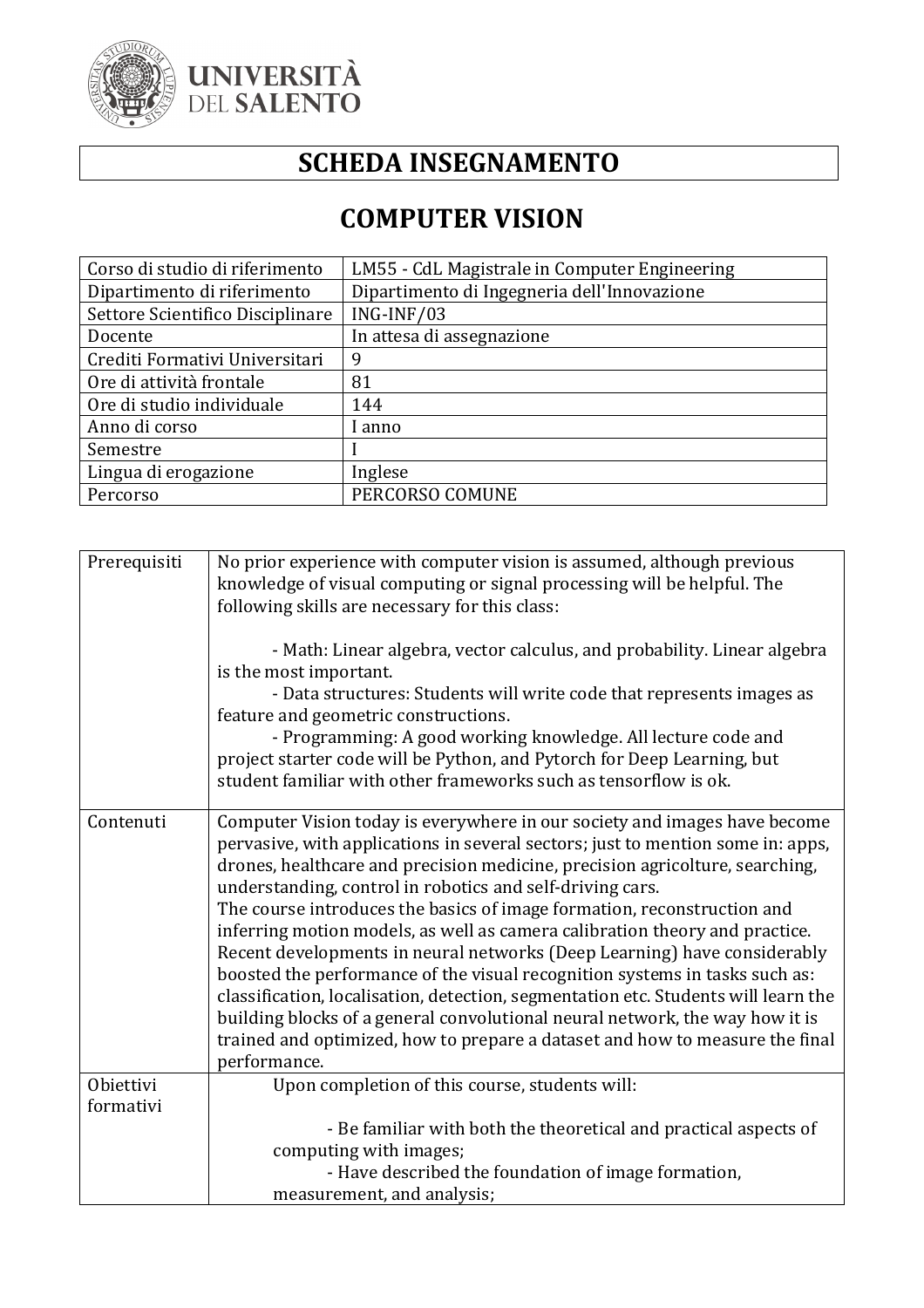

|           | - Have implemented PERCORSO COMUNE methods for robust                                                                                               |  |
|-----------|-----------------------------------------------------------------------------------------------------------------------------------------------------|--|
|           | image matching and alignment;                                                                                                                       |  |
|           | - Understand the geometric relationships between 2D images                                                                                          |  |
|           | and the 3D world;                                                                                                                                   |  |
|           | - Have gained exposure to object and scene recognition and                                                                                          |  |
|           | categorization from images;                                                                                                                         |  |
|           | - Grasp the principles of state-of-the-art deep neural networks;                                                                                    |  |
|           | and                                                                                                                                                 |  |
|           | - Developed the practical skills necessary to build computer                                                                                        |  |
|           | vision applications.                                                                                                                                |  |
|           |                                                                                                                                                     |  |
| Metodi    | Teaching is based on theoretical and practical lectures. The student will write                                                                     |  |
| didattici | in python algorithms taught in class                                                                                                                |  |
| Modalità  | Oral session. The student will explain the developed project and shall answer                                                                       |  |
| d'esame   | two or more questions regarding theoretical aspects of the studied topics                                                                           |  |
| Programma | <b>Introduction to Computer Vision</b>                                                                                                              |  |
|           | <b>Image Formation</b>                                                                                                                              |  |
|           | 2D and 3D geometric primitives - Projections                                                                                                        |  |
|           | image enhancement                                                                                                                                   |  |
|           | LAB Introduction to Python and Operations with images                                                                                               |  |
|           | Color perception, color spaces and processing                                                                                                       |  |
|           | <b>Image Filtering</b>                                                                                                                              |  |
|           | image pyramids and blending                                                                                                                         |  |
|           | Local feature detector                                                                                                                              |  |
|           | LAB SIFT with MatLab Find image rotation scale SURF Object Detection<br>Image Alignment I- warping, homography estimation direct linear transform   |  |
|           |                                                                                                                                                     |  |
|           | Image Alignment II- robust motion estimation with Ransac - perspective n<br>point problem. Registration examples: face recognition, medical imaging |  |
|           | Camera Calibration - distortion models and compensations - linear methods                                                                           |  |
|           | for camera parameters. Calibration with a checkerboard                                                                                              |  |
|           | LAB Mosaicking with SURF Face Detection and Tracking (Nose Skin) Face                                                                               |  |
|           | Detection and Tracking with Kanade - Lucas - Tomasi feature tracker                                                                                 |  |
|           | Motion Analysis and background modelling, application to intelligent                                                                                |  |
|           | videosurveillance                                                                                                                                   |  |
|           | Multiview geometry - Epipolar geometry, position error estimation, stereo                                                                           |  |
|           | rig, Essential matrix estimation, rectification, Reconstruction, correspondense                                                                     |  |
|           | problem, weak calibration and ransac estimation of fundamental matrix                                                                               |  |
|           | LAB - Camera calibration                                                                                                                            |  |
|           | Image Classification - Key nearest neighbor, linear classifiers                                                                                     |  |
|           | Image Classification - loss functions, optimization with stochastic gradient                                                                        |  |
|           | descent                                                                                                                                             |  |
|           | LAB - Stereo calibration and reconstruction                                                                                                         |  |
|           | Image Classification - backpropagation and neural networks, computational                                                                           |  |
|           | graphs and gradient estimation                                                                                                                      |  |
|           | Image Classification - Convolutional Neural Network architecture                                                                                    |  |
|           | Image Classification - CNN activation functions, data preprocessing, weight                                                                         |  |
|           | normalization, batch normalization, monitoring the learning process,                                                                                |  |
|           | hyperparameter optimization, Regularization (Dropout, drop connect,                                                                                 |  |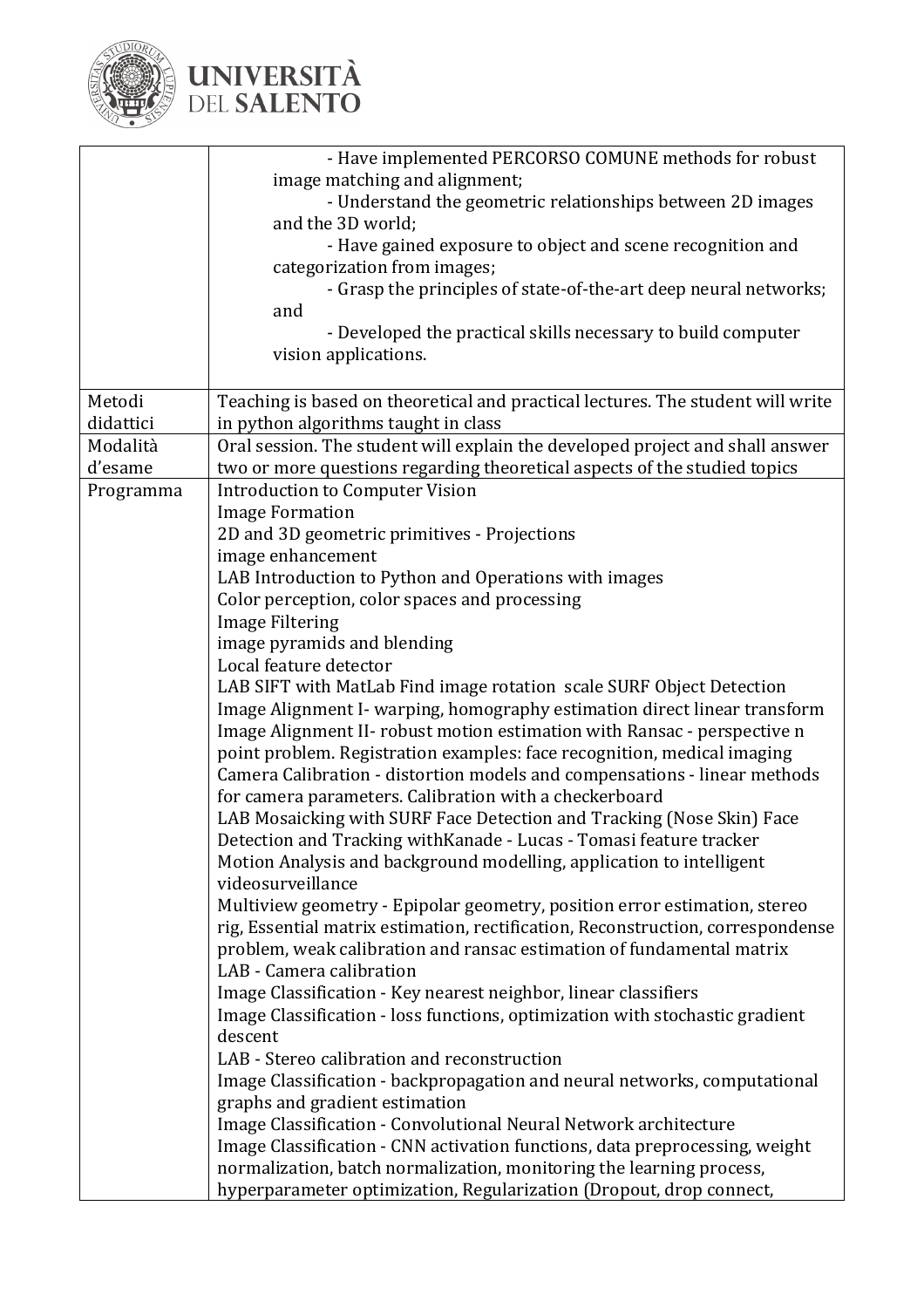

|                                | fractional pooling, cotout, mixup)<br>Image Classification - CNN activation functions, data preprocessing, weight<br>normalization, batch normalization, monitoring the learning process,<br>hyperparameter optimization, Regularization (Dropout, drop connect,<br>fractional pooling, cotout, mixup)<br>Image Classification - Object detection and Image segmentation with<br>Convolutional neural networks. Introduction to auto-encoders<br>LAB - Introduction to Pytorch framework<br>LAB - Deep learning applications to object detection (Yolo and Faster R-CNN)<br>LAB - Deep Learning application to segmentation with mark R-CNN                                                                                                                                            |
|--------------------------------|----------------------------------------------------------------------------------------------------------------------------------------------------------------------------------------------------------------------------------------------------------------------------------------------------------------------------------------------------------------------------------------------------------------------------------------------------------------------------------------------------------------------------------------------------------------------------------------------------------------------------------------------------------------------------------------------------------------------------------------------------------------------------------------|
| Testi di<br>riferimento        | There is no requirement to buy a book. The goal of the course is to be self<br>contained, but sections from the following textbooks will be suggested for<br>more formalization and information.<br>The primary course text will be Rick Szeliskis draft Computer Vision:<br>Algorithms and Applications; we will use an online copy of the <a<br>href="http://research.microsoft.com/en-<br/>us/um/people/szeliski/Book/"&gt;June 19th draft. A copy and link will be<br/>provided in website. The secondary text is Forsyth and Ponce, Computer<br/>Vision: A Modern Approach (new Edition coming out in 2020)<br/><a href="http://www.deeplearningbook.org/front_matter.pdf">Deep<br/>Learning, MIT Press book, Ian Goodfellow and Yoshua Bengio and Aaron<br/>Courville</a></a<br> |
| Altre<br>informazioni<br>utili | For the LAB practice, students may use for the deep learning development the<br>Google Colab or Cloud Platform.                                                                                                                                                                                                                                                                                                                                                                                                                                                                                                                                                                                                                                                                        |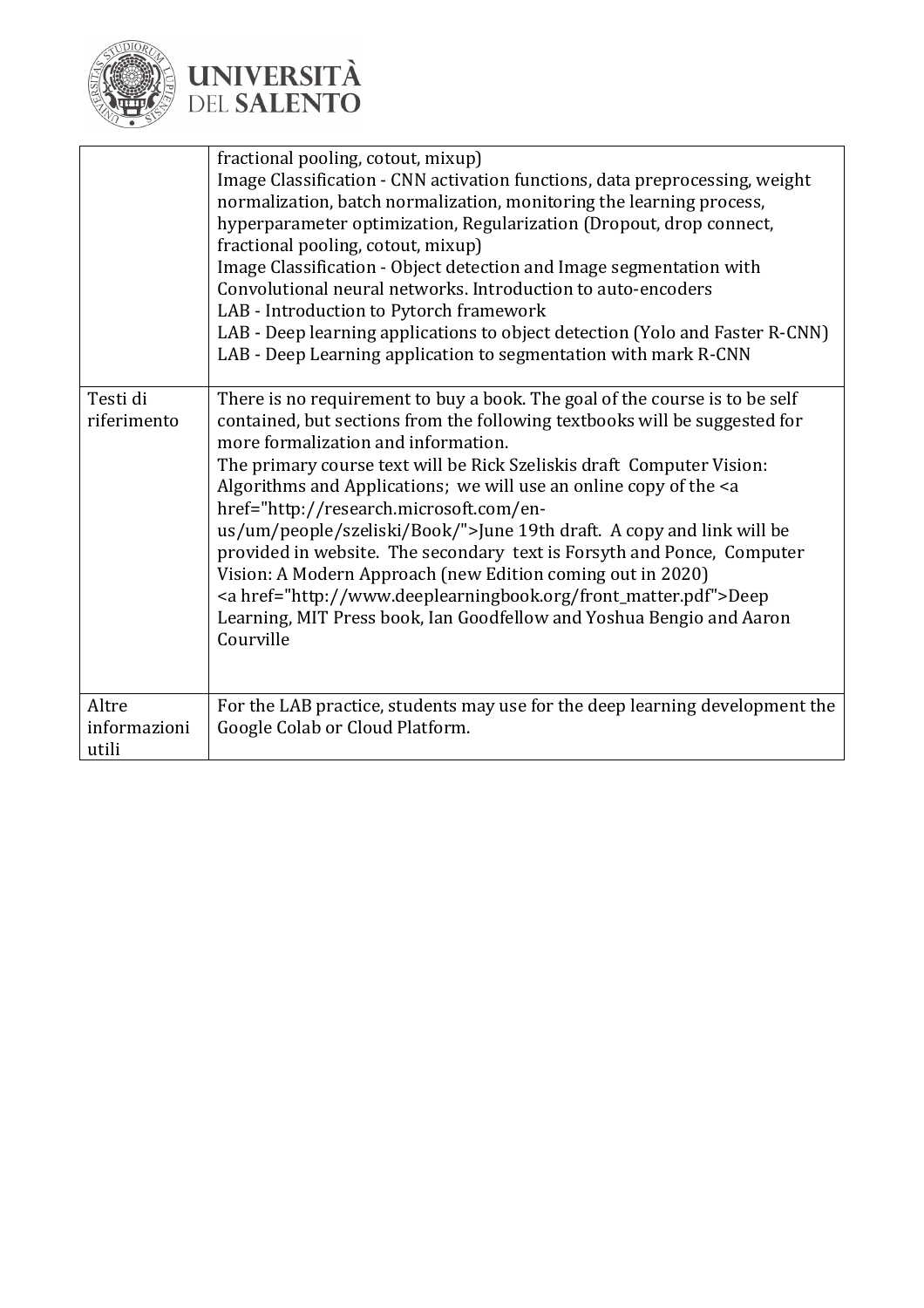

### **SCHEDA INSEGNAMENTO**

#### **DECISION SUPPORT SYSTEMS**

| Corso di studio di riferimento   | LM55 - CdL Magistrale in Computer Engineering |
|----------------------------------|-----------------------------------------------|
| Dipartimento di riferimento      | Dipartimento di Ingegneria dell'Innovazione   |
| Settore Scientifico Disciplinare | <b>MAT/09</b>                                 |
| Docente                          | Gianpaolo GHIANI                              |
| Crediti Formativi Universitari   | 9                                             |
| Ore di attività frontale         | 81                                            |
| Ore di studio individuale        | 144                                           |
| Anno di corso                    | anno                                          |
| Semestre                         |                                               |
| Lingua di erogazione             | Inglese                                       |
| Percorso                         | PERCORSO COMUNE                               |

| Prerequisiti | Calculus. Probability and Statistics. Linear Algebra. Programming skills.       |
|--------------|---------------------------------------------------------------------------------|
| Contenuti    | The course provides the theoretical foundations, the practical skills and the   |
|              | development tools to design and deploy intelligent systems that support or      |
|              | automate complex decisions. Applications include motion planning in             |
|              | robotics, designing non-player characters in video games, machine               |
|              | scheduling in the manufacturing sector, portfolio optimization in the financial |
|              | industry, timetabling and crew rostering in transportation, Methodologies       |
|              | and algorithms taken from Operations Research, Statistics and Artificial        |
|              | Intelligence are analyzed and compared.                                         |
| Obiettivi    | Knowledge and understanding. The course describes methods and                   |
| formativi    | models to design decision support/automation systems.                           |
|              |                                                                                 |
|              | - Students will acquire the basic cognitive tools to think                      |
|              | analytically, creatively, critically and in an inquiring way, and have the      |
|              | abstraction and problem-solving skills needed to cope with complex              |
|              | systems.                                                                        |
|              | - They will have solid knowledge of decision                                    |
|              | support/automation systems.                                                     |
|              | - They will be able to design and develop complex systems to                    |
|              | improve decision-making processes.                                              |
|              |                                                                                 |
|              | Applying knowledge and understanding. After the course the student              |
|              | should be able to:                                                              |
|              |                                                                                 |
|              |                                                                                 |
|              | - describe and use the main decision support/automation                         |
|              | techniques;                                                                     |
|              | - understand the differences among several algorithms solving                   |
|              | the same problem and recognize which one is better under different              |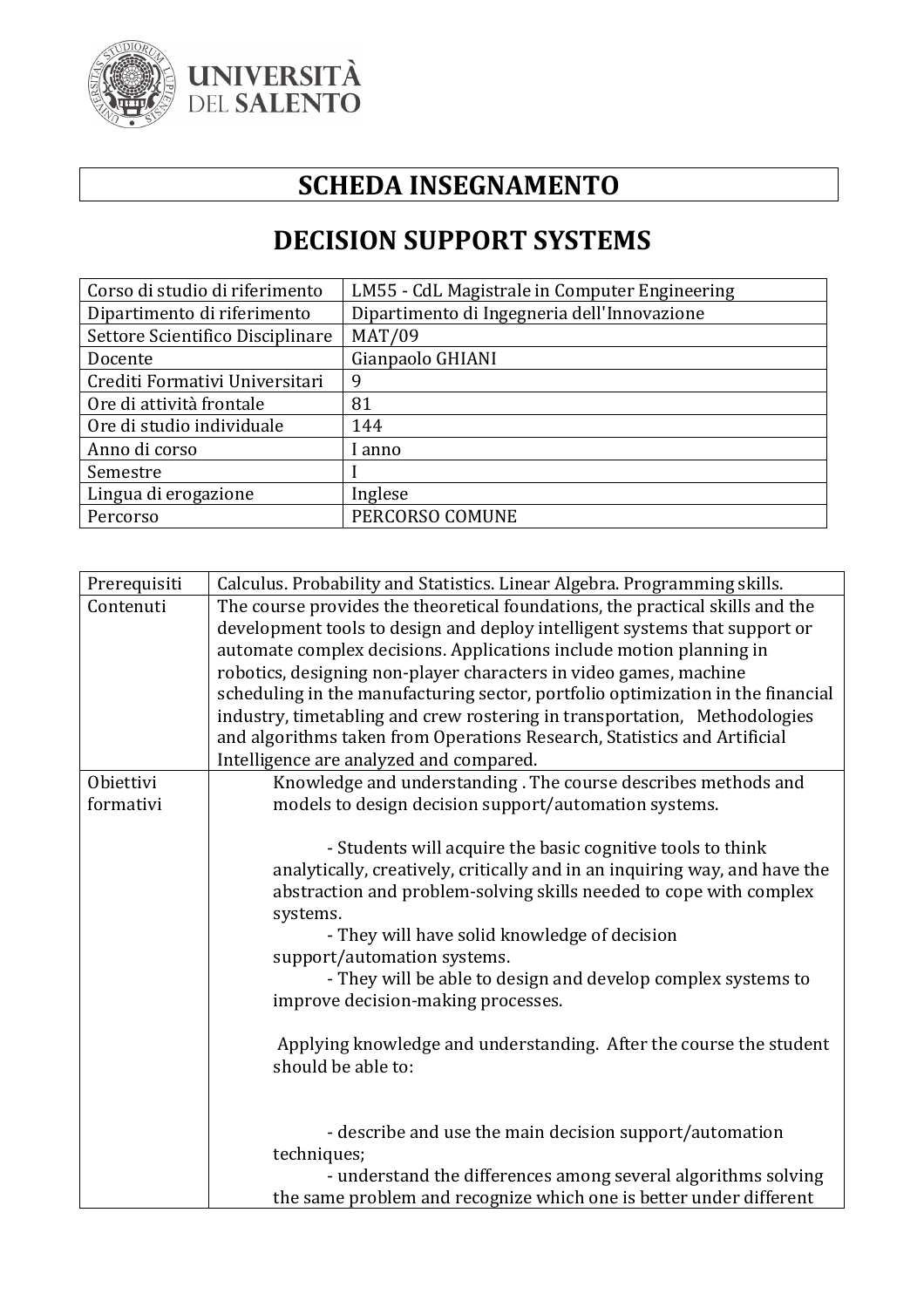

|                     | conditions;<br>- tackle decision support/automation problems by selecting the<br>appropriate methods and justifying his/her choices;<br>- tackle new decision support/automation problems by<br>designing suitable algorithms and evaluating the results;<br>- explain experimental results to people without a computer<br>science background.                                                                                                                                                                                                                                                                                                                                                                                                                                                                                                                                                                                                               |
|---------------------|---------------------------------------------------------------------------------------------------------------------------------------------------------------------------------------------------------------------------------------------------------------------------------------------------------------------------------------------------------------------------------------------------------------------------------------------------------------------------------------------------------------------------------------------------------------------------------------------------------------------------------------------------------------------------------------------------------------------------------------------------------------------------------------------------------------------------------------------------------------------------------------------------------------------------------------------------------------|
|                     | Making judgements. Students must have the ability to assess a<br>decision support/automation system and must arrive at original and<br>autonomous ideas and judgments The course promotes the<br>development of independent judgment in the appropriate choice of<br>techniques/models and the critical ability to interpret the goodness of<br>the results of the chosen models/methods.<br>Communication. It is essential that students are able to communicate<br>with a varied and composite audience, not culturally homogeneous, in<br>a clear, logical and effective way, using the methodological tools<br>acquired and their scientific knowledge and, in particular, the<br>specialty vocabulary. Students should be able to organize effective<br>dissemination and study material through the most PERCORSO<br>COMUNE presentation tools, including computer-based ones, to<br>communicate the results of data analysis processes, for example by |
|                     | using visualization and reporting tools aimed at different types of<br>audiences.<br>Learning skills. Students must acquire the critical ability to relate, with<br>originality and autonomy, to the typical problems of data mining and, in<br>general, cultural issues related to other similar areas. They should be able to<br>develop and apply independently the knowledge and methods learnt with a<br>view to possible continuation of studies at higher (doctoral) level or in the<br>broader perspective of cultural and professional self-improvement of lifelong<br>learning. Therefore, students should be able to switch to exhibition forms<br>other than the source texts in order to memorize, summarize for themselves                                                                                                                                                                                                                      |
| Metodi<br>didattici | and for others, and disseminate scientific knowledge.<br>The course consists of lectures, classroom exercises and home assignments.<br>Lectures aim at providing the methodological foundations. They are given<br>using slides and/or a blackboard. Students are invited to participate by<br>asking questions and presenting examples. The exercises and home<br>assignments are about the solution of practical problems with software tools.                                                                                                                                                                                                                                                                                                                                                                                                                                                                                                              |
| Modalità<br>d'esame | The exam consists of two parts:<br>- a written test made up of 10 questions [10 marks];<br>- an oral exam in which students must:                                                                                                                                                                                                                                                                                                                                                                                                                                                                                                                                                                                                                                                                                                                                                                                                                             |
|                     | - discuss a presentation of their own on an advanced course topic [10<br>marks];<br>- show their ability to use the software tools presented in the course<br>(Python libraries for machine learning, STRIPS, AMPL, ) [10 marks].                                                                                                                                                                                                                                                                                                                                                                                                                                                                                                                                                                                                                                                                                                                             |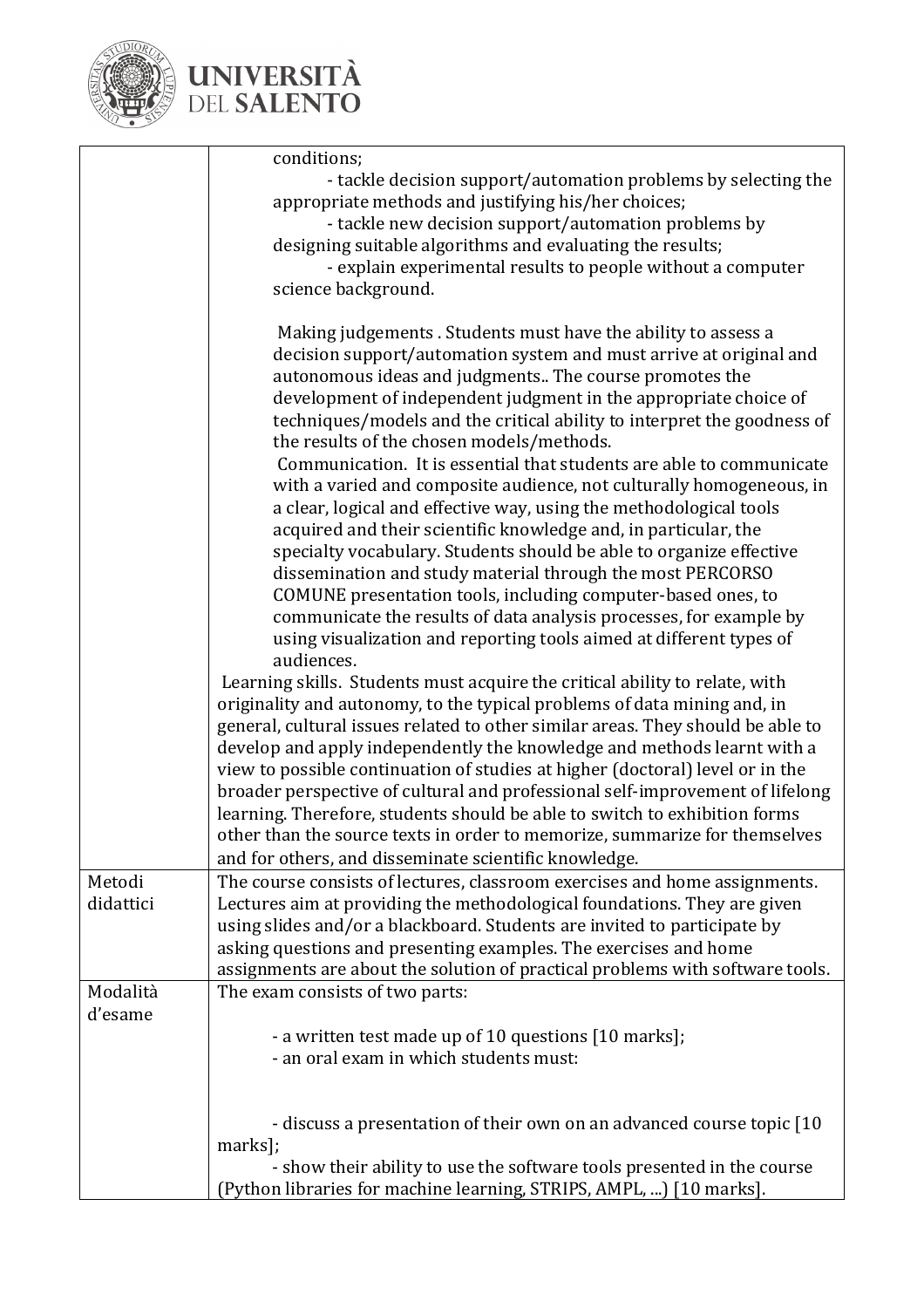

| Programma                      | PART I DECISION-MAKING PROCESSES (4 hours)<br>1.1 Introduction. Data, information, knowledge, decisions. Taxonomy of<br>decisions. Decision support methodologies. (2hours)<br>1.2 Intelligent agents. (2 hours)                                                                                                                                                                                                                                                                                                                                                                     |
|--------------------------------|--------------------------------------------------------------------------------------------------------------------------------------------------------------------------------------------------------------------------------------------------------------------------------------------------------------------------------------------------------------------------------------------------------------------------------------------------------------------------------------------------------------------------------------------------------------------------------------|
|                                | PART II SIMULATION (10 hours)<br>2.1 Evaluation: experimentation, simulation and analitical methods (1 hour)<br>2.2 Pseudo-random number generation. (3 hours)<br>2.3 Monte Carlo simulation. Discrete-event simulation. Variance reduction<br>techniques. (6 hours)                                                                                                                                                                                                                                                                                                                 |
|                                | PART III - KNOWLEDGE, REASONING AND PLANNING (28 hours)<br>3.1 Search. Uninformed and informed search. A* algorithm. (3 hours)<br>3.2 Basics of optimization. Optimization model review. Convex Optimization.<br>Linear Optimization. (10 hours)<br>3.3 Local search. Simulated Annealing. Genetic Algorithms. (4 hours)<br>3.4 Adversarial search. Basics of Game Theory. (4 hours)<br>3.5 Propositional and first-order logic (recap) (4 hours)<br>3.5 Planning. The STRIPS language (3 hours)                                                                                     |
|                                | PART IV - PLANNING IN UNCERTAIN ENVIRONMENTS (13 hours)<br>3.1 Decision making under uncertainty (1 hour)<br>3.2 Decision making under risk (2 hours)<br>3.3 Sequential decision processes (4 hours)<br>3.4 Dynamic Programming (6 hours)                                                                                                                                                                                                                                                                                                                                            |
|                                | PART IV LEARNING (16 hours)<br>4.1 Introduction (1 hour)<br>4.2 Supervised learning: linear and polynomial regression, naive Bayes<br>classifier, classification and regression trees, linear classification with hard<br>threshold, linear classification with logistic regression, basics of neural<br>networks (8 hours); non parametric classification; model selection (8 hours)<br>4.3 Unsupervised learning: clustering: k-means algorithm, determination of<br>the number of clusters; rule mining: the a-priori algorithm (4 hours)<br>4.4 Reinforcement learning (3 hours) |
| Testi di<br>riferimento        | Handouts (available on FormazioneOnLine at <a<br>href="https://formazioneonline.unisalento.it/course/view.php?id=487"&gt;htt<br/>ps://formazioneonline.unisalento.it/course/view.php?id=487).<br/>For consultation:</a<br>                                                                                                                                                                                                                                                                                                                                                           |
|                                | - Russell, Stuart J., and Peter Norvig. Artificial intelligence: a modern<br>approach. Malaysia; Pearson Education Limited, 2016.                                                                                                                                                                                                                                                                                                                                                                                                                                                    |
| Altre<br>informazioni<br>utili | Office Hours<br>By appointment. As a rule, on Thursdays at 11:00. Please contact the<br>instructor by email or at the end of the lectures.                                                                                                                                                                                                                                                                                                                                                                                                                                           |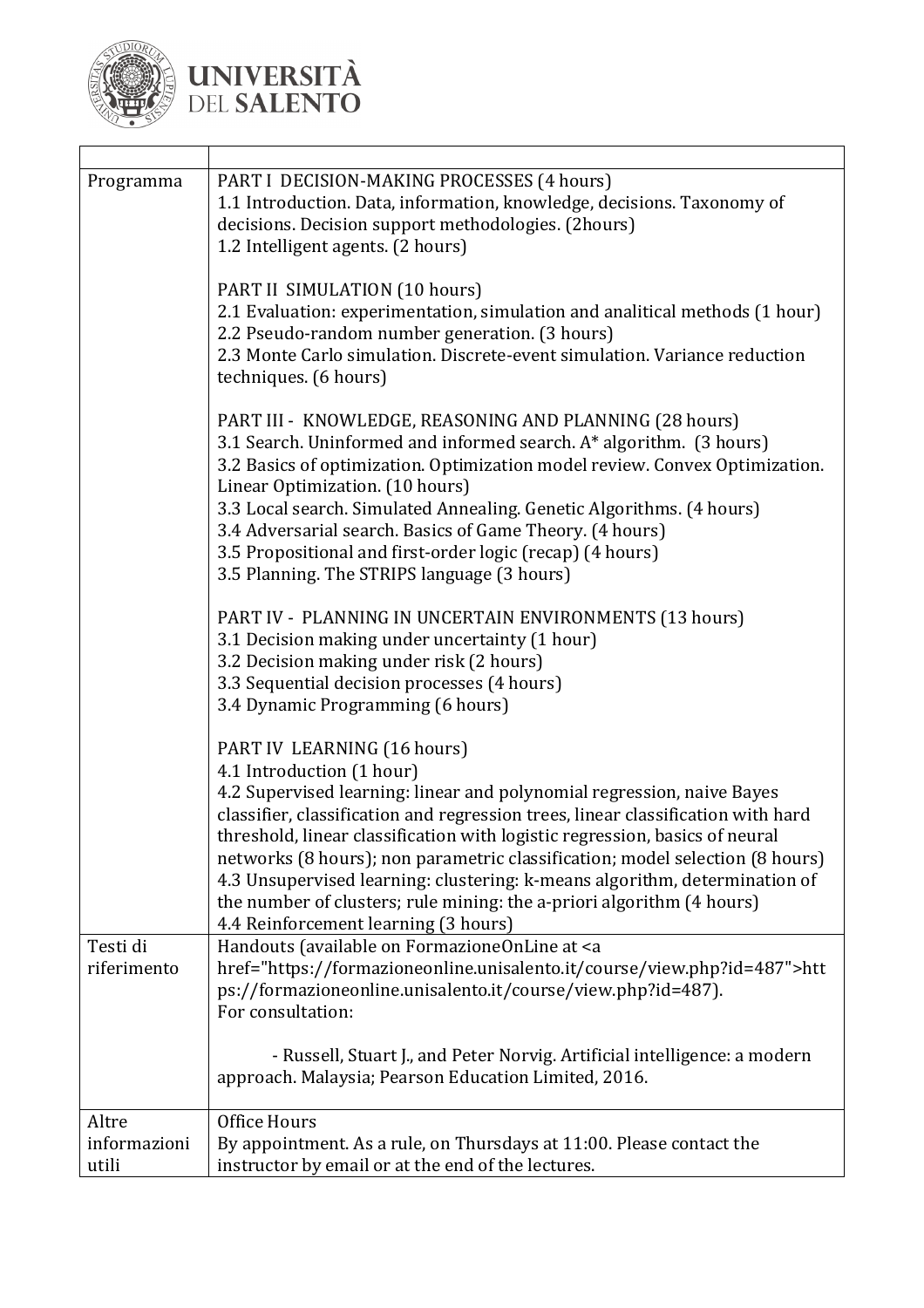

### **SCHEDA INSEGNAMENTO**

#### **SYSTEM AND NETWORK PROGRAMMING**

| Corso di studio di riferimento   | LM55 - CdL Magistrale in Computer Engineering |
|----------------------------------|-----------------------------------------------|
| Dipartimento di riferimento      | Dipartimento di Ingegneria dell'Innovazione   |
| Settore Scientifico Disciplinare | ING-INF/05                                    |
| Docente                          | Francesco Tommasi                             |
| Crediti Formativi Universitari   | 12                                            |
| Ore di attività frontale         | 108                                           |
| Ore di studio individuale        | 192                                           |
| Anno di corso                    | anno                                          |
| Semestre                         |                                               |
| Lingua di erogazione             | Inglese                                       |
| Percorso                         | PERCORSO COMUNE                               |

| Prerequisiti | All the concepts presented in the "Sistemi Operativi" course in the first level<br>degree "Ingegneria dell'Informazione". Namely, a good knowledge of: UNIX®<br>basic concepts, the UNIX® bash shell, bash scripting, main UNIX®<br>commands |
|--------------|----------------------------------------------------------------------------------------------------------------------------------------------------------------------------------------------------------------------------------------------|
| Contenuti    | The course introduces the student to the main UNIX system calls and APIs                                                                                                                                                                     |
| Obiettivi    | The course aims at starting the students off on programming system                                                                                                                                                                           |
| formativi    | applications (e.g. a server) on a UNIX® System.                                                                                                                                                                                              |
|              | Learning Outcomes; after the course the student should                                                                                                                                                                                       |
|              | * Know the most important functionalities and facilities offered by a                                                                                                                                                                        |
|              | UNIX® system, the System Calls (and, more generally, the APIs)<br>offered to access them.                                                                                                                                                    |
|              | * Be able to write efficient CLI (Command Line Interface) system and                                                                                                                                                                         |
|              | network applications in the C language.                                                                                                                                                                                                      |
|              | * Know how to write interoperable applications by complying with the                                                                                                                                                                         |
|              | UNIX® standards (SUSv3, SUSv4).                                                                                                                                                                                                              |
|              | * Know which are the main differences between the MacOS and the                                                                                                                                                                              |
|              | Linux varieties and how to cope with them.                                                                                                                                                                                                   |
|              |                                                                                                                                                                                                                                              |
| Metodi       | The course is strongly oriented towards an hands-on methodology. Students                                                                                                                                                                    |
| didattici    | must follow lectures in front of a computer which must be used to reproduce                                                                                                                                                                  |
|              | and test what is explained by the teacher                                                                                                                                                                                                    |
| Modalità     | Writing a C program aimed at solving a given problem within a given time.                                                                                                                                                                    |
| d'esame      | Students are free to consult (paper and digital) texts and to use Internet                                                                                                                                                                   |
|              | search engines.                                                                                                                                                                                                                              |
| Programma    | <b>UNIX System Overview</b>                                                                                                                                                                                                                  |
|              | <b>UNIX Standardization and Implementations</b>                                                                                                                                                                                              |
|              | File I/O                                                                                                                                                                                                                                     |
|              | <b>Files and Directories</b>                                                                                                                                                                                                                 |
|              | System Data Files and Information                                                                                                                                                                                                            |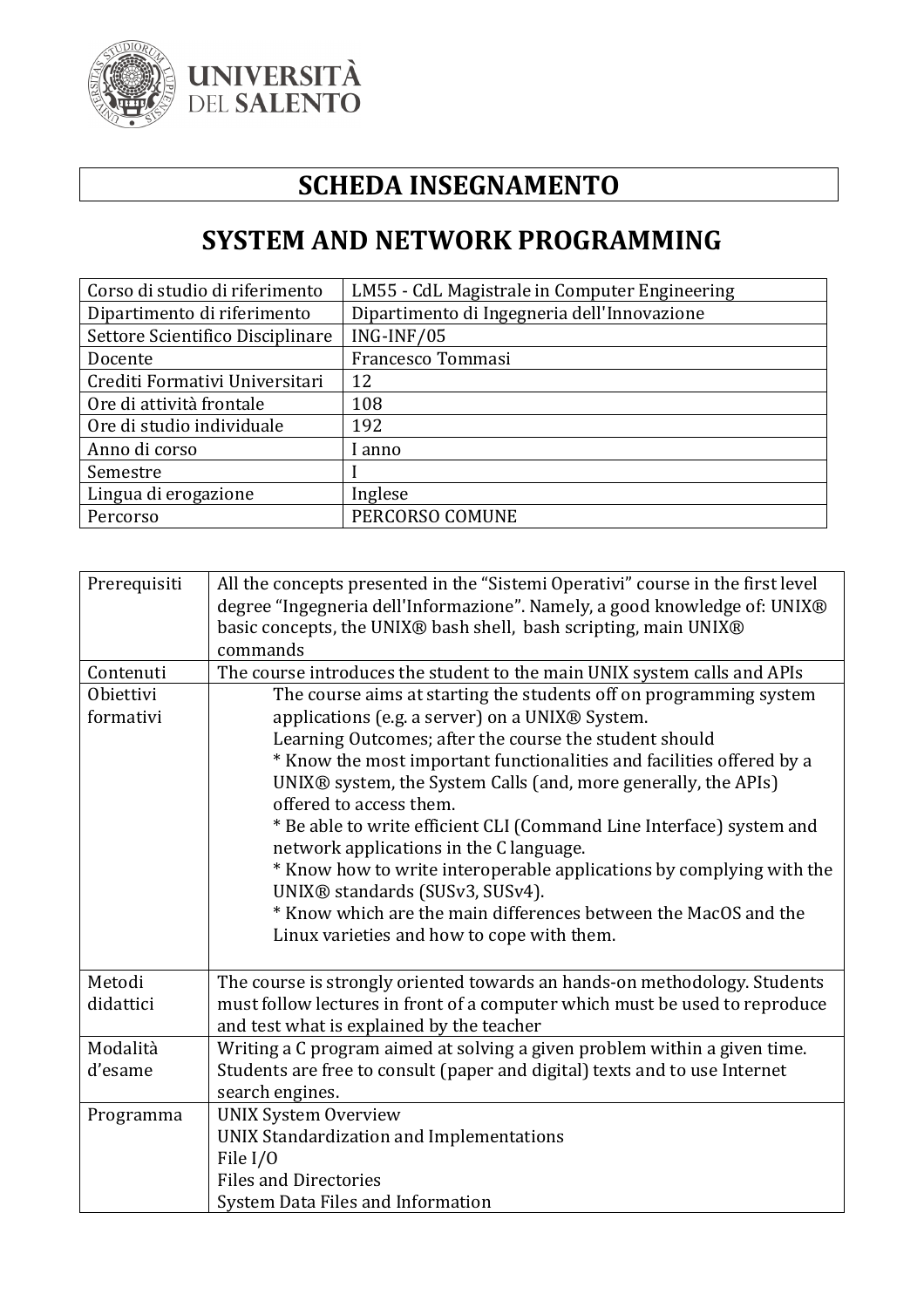



|                         | <b>Process Environment</b>                                                                                            |
|-------------------------|-----------------------------------------------------------------------------------------------------------------------|
|                         | Process Control                                                                                                       |
|                         | <b>Process Relationships</b>                                                                                          |
|                         | Signals                                                                                                               |
|                         | Threads                                                                                                               |
|                         | <b>Thread Control</b>                                                                                                 |
|                         | <b>Daemon Processes</b>                                                                                               |
|                         | Advanced I/O                                                                                                          |
|                         | <b>Interprocess Communication</b>                                                                                     |
|                         | Network IPC: Sockets                                                                                                  |
|                         | Terminal I/O                                                                                                          |
|                         | Cybersecurity                                                                                                         |
|                         | (Disassembling an executable                                                                                          |
|                         | Following the execution of a process at machine code level                                                            |
|                         | <b>Buffer overflows</b>                                                                                               |
|                         | Shellcode)                                                                                                            |
| Testi di<br>riferimento | Stevens, Rago, Advanced Programming in the UNIX Environment, 3rd Edition,<br>Addison-Wesley, 2013 ISBN 978-0321637734 |
|                         | Stevens, Fenner, Rudoff, Unix Network Programming, Volume 1: The Sockets                                              |
|                         | Networking API (3rd Edition), Addison-Wesley, 2003 ISBN 978-0131411555                                                |
|                         | Kerrisk, The Linux Programming Interface, NO STARCH PRESS, 2010 ISBN                                                  |
|                         | 978-1593272203                                                                                                        |
|                         | Handouts delivered by the teacher through http://moodliis.unisalento.it/                                              |
| Altre                   |                                                                                                                       |
| informazioni            |                                                                                                                       |
| utili                   |                                                                                                                       |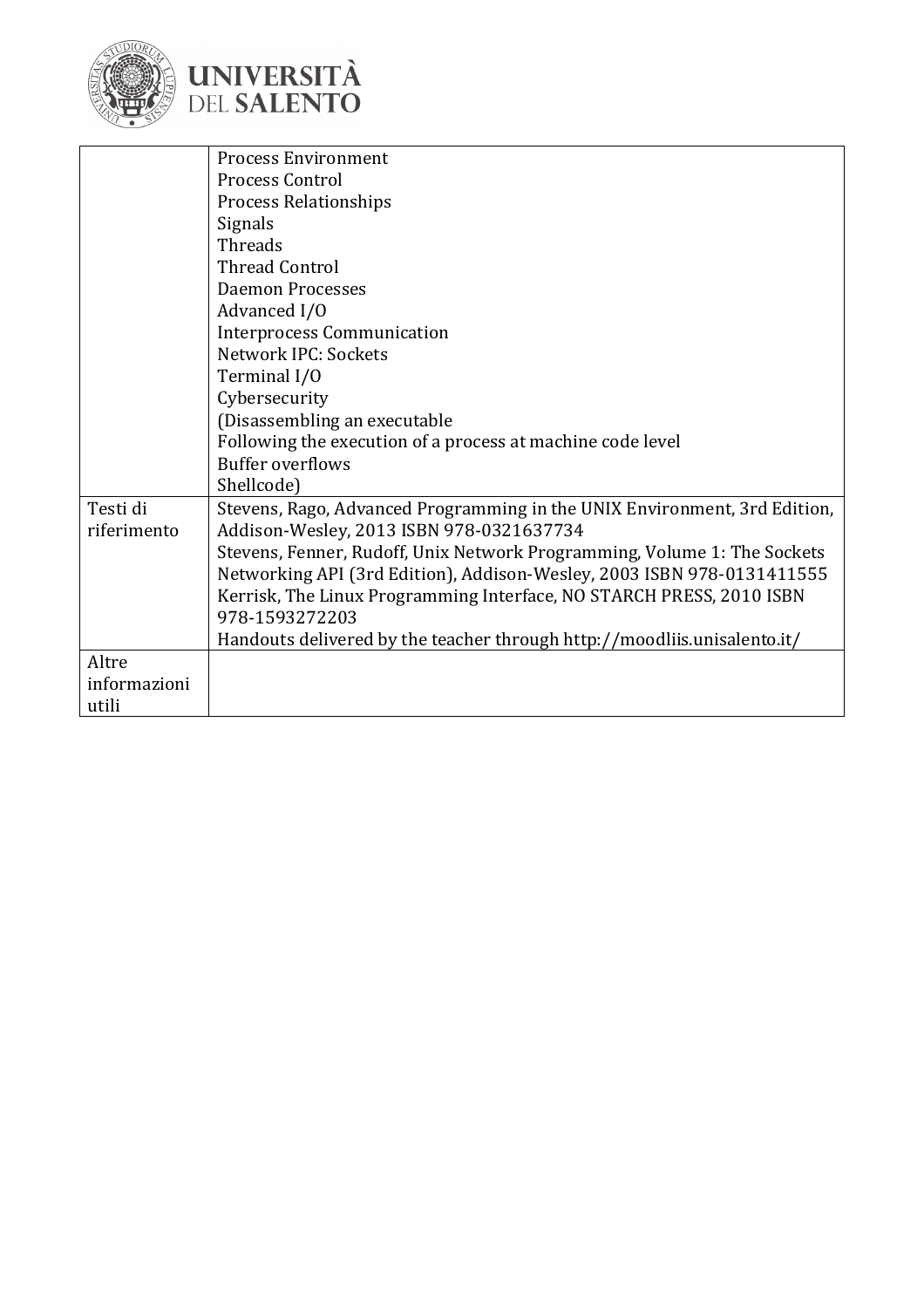

#### **SCHEDA INSEGNAMENTO**

## **Advanced Control Techniques**

| Corso di studio di riferimento   | LM55 - CdL Magistrale in Computer Engineering |
|----------------------------------|-----------------------------------------------|
| Dipartimento di riferimento      | Dipartimento di Ingegneria dell'Innovazione   |
| Settore Scientifico Disciplinare | $ING-INF/04$                                  |
| Docente                          | Gianfranco Parlangeli                         |
| Crediti Formativi Universitari   | 9                                             |
| Ore di attività frontale         | 81                                            |
| Ore di studio individuale        | 144                                           |
| Anno di corso                    | anno                                          |
| Semestre                         | Н                                             |
| Lingua di erogazione             | Inglese                                       |
| Percorso                         | PERCORSO COMUNE                               |

| Prerequisiti | conoscenze di Algebra Lineare, teoria dei Sistemi                                  |
|--------------|------------------------------------------------------------------------------------|
| Contenuti    | Questo corso offre un'ampia panoramica di argomenti fondamentali ed                |
|              | emergenti nell'area del controllo e della teoria dei sistemi. Le applicazioni      |
|              | sono illustrate nei settori della robotica, dei sistemi multi-agente e dei sistemi |
|              | cyber-fisici. Ha lo scopo di fornire principi e strumenti per affermare e          |
|              | risolvere problemi di controllo ottimali alla fine alla ricerca di architetture di |
|              | controllo distribuite in diversi sistemi tecnologici, e la soluzione è ricercata   |
|              | sia analiticamente attraverso il calcolo diretto sia numericamente con l'aiuto     |
|              | di un software adeguato (viene utilizzato Mathworks Matlab nel corso).             |
| Obiettivi    | Risultati di apprendimento; dopo il corso lo studente dovrebbe essere              |
| formativi    | in grado di:                                                                       |
|              | (Conoscenze e comprensione) Descrivi e spiega le principali                        |
|              | peculiarità (sia vantaggi che svantaggi) della teoria del controllo                |
|              | classica e moderna considerata nel corso.                                          |
|              | (Capacità di applicare conoscenze e comprensione) + (Abilità                       |
|              | comunicativa) + (Autonomia di giudizio) Essere consapevoli,                        |
|              | descrivere e spiegare i problemi pratici del controllo di sistemi                  |
|              | complessi e come superare questi inconvenienti utilizzando approcci<br>moderni.    |
|              | (Capacità di applicare conoscenze e comprensione) + (Capacità di                   |
|              | apprendimento) Per un dato problema pratico a portata di mano, lo                  |
|              | studente dovrebbe essere in grado di affermare un problema di                      |
|              | controllo in un ambiente matematico naturale, alla fine alla ricerca di            |
|              | architetture distribuite, basate sulle ipotesi del problema.                       |
|              | (Capacità di applicare conoscenze e comprensione) + (Abilità                       |
|              | comunicativa) + (Autonomia di giudizio) Partendo da una                            |
|              | formulazione teorica di un problema, lo studente dovrebbe essere in                |
|              | grado di costruire un framework di simulazione per trovare una                     |
|              | soluzione computerizzata del problema matematico dichiarato con                    |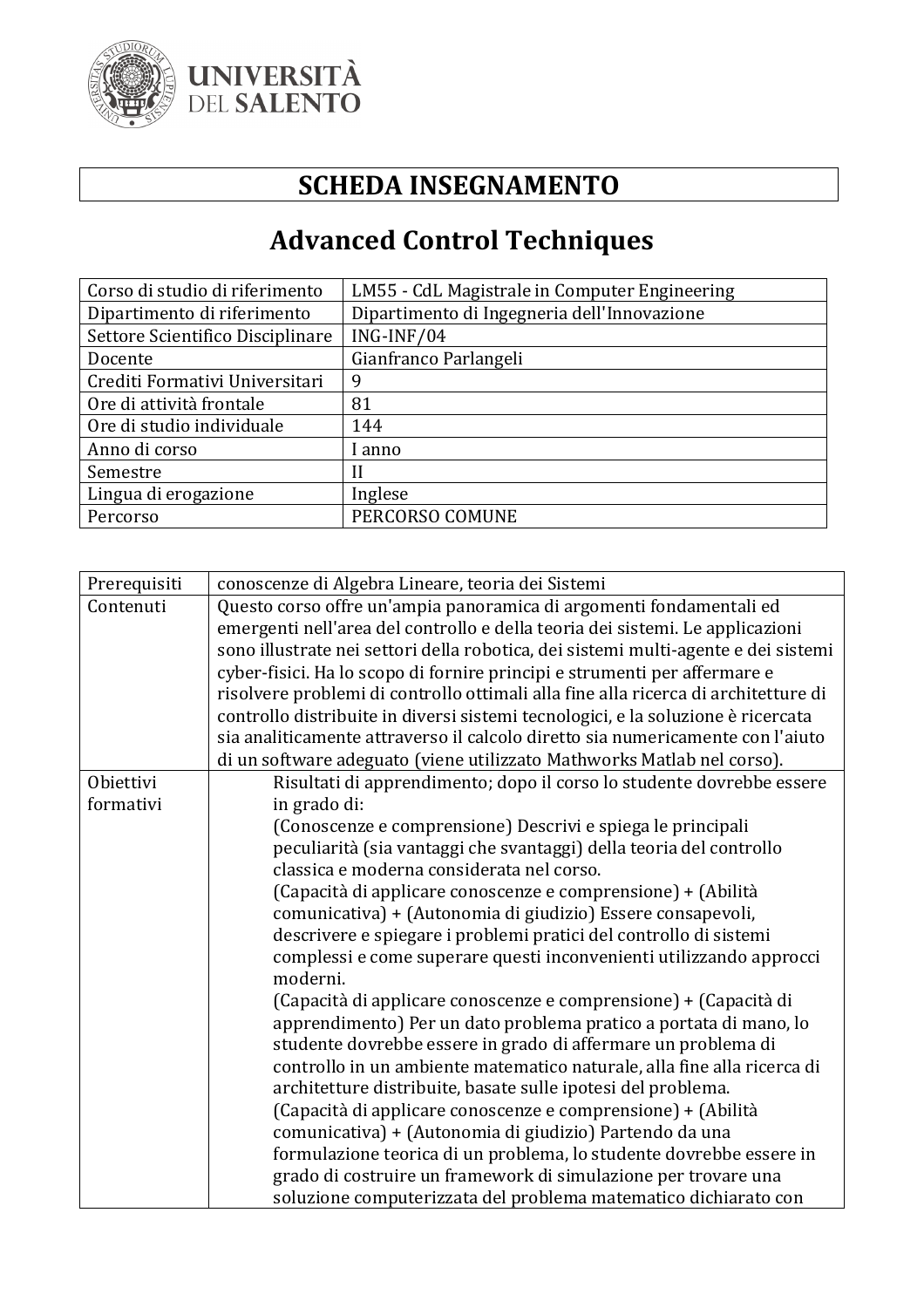

|             | l'uso di un software adatto.                                                      |
|-------------|-----------------------------------------------------------------------------------|
|             | (Abilità comunicativa) + (Capacità di apprendimento) Gli studenti volontari       |
|             | possono sviluppare un progetto su un'applicazione di interesse in cui             |
|             | applicare le metodologie sviluppate lungo il corso.                               |
| Metodi      | Lezioni frontali svolte in aula dal docente tramite l'ausilio di gesso e lavagna. |
| didattici   | Nel corso delle lezioni saranno occasionalmente illustrati e discussi software    |
|             | commerciali.                                                                      |
| Modalità    | L'esame è una prova scritta e una discussione orale e ha lo scopo di              |
| d'esame     | determinare in che misura lo studente ha: 1) la capacità di identificare e        |
|             | utilizzare i dati per formulare risposte a problemi ben definiti, 2) capacità di  |
|             | problem solving per cercare un soluzione analitica. Inoltre, gli studenti         |
|             | disponibili possono avere un seminario o un progetto su un'applicazione di        |
|             | interesse in cui vengono applicate le metodologie del corso.                      |
| Programma   | Introduction. Mathematical background and connections with other courses.         |
|             | Background on Systems theory and linear algebra. Jordan form of a matrix.         |
|             | Linear systems, unforced response and forced response. Exponential and            |
|             | raise to a power of a square matrix. Stability of a linear system and Lyapunov    |
|             | Equation. Linear systems controllability and observability. Eigenvalues           |
|             | placement through state feedback: Rosenbrock theorem. Kalman                      |
|             | decomposition of a linear system. Introduction to optimal control. Extremum       |
|             | seeking techniques. Functionals. Normed vector spaces. Weak and strong            |
|             | extremum. Differentiable functionals and first variation. Calculus of             |
|             | variations, Euler equation: derivation, comments, examples. The Bellman's         |
|             | optimal principle: statement, examples. Cost to go. Costate variables. The        |
|             | optimal control problem solved using the Bellman approach for continuous          |
|             | time systems: HJB equation. Derivation. Examples. The optimal control             |
|             | problem in the presence of saturation: the Pontryagin's maximum principle.        |
|             | The linear quadratic optimal control problem. Statement and solution using        |
|             | the variational approach. Discussion on the issues of extending the horizon to    |
|             | infinity. Main theorems. Riccati and Lyapunov equations. Nonsingular              |
|             | solutions of the Riccati Equation. Multi agent systems: an introduction.          |
|             | Examples, main definitions. Centralized architectures vs decentralized ones.      |
|             | Supervisory control, distributed control. Some notions of Graph theory.           |
|             | Dynamical systems over graphs. The importance of consensus in various             |
|             | emerging fields. Consensus protocols. Consensus networks. Analysis of             |
|             | consensus within a multi-agent dynamical system. Consensus problems for           |
|             | directed graphs. Leader-follower multi-agent systems. Symmetries and              |
|             | equitable partitions. Directed weighted graphs: a model for consensus             |
|             | networks and cyber-physical systems. Analysis, properties. Differences            |
|             | between directed weighted graphs and undirected weighted graphs.                  |
|             | Examples. Misbehaving nodes and intruders in a collaborative network.             |
|             | System zeros and output-nulling inputs. Rosenbrock's system matrix.               |
|             | Unobservable zeros and transmission zeros.                                        |
| Testi di    | [1] Antsaklis, P. J., & Michel, A. N. (2006). Linear systems. Springer Science &  |
| riferimento | Business Media.                                                                   |
|             | [2] Anderson, Brian DO, and John B. Moore, Optimal control: linear quadratic      |
|             | methods, Courier Corporation, 2007.                                               |
|             | [3] Bullo, F. Lectures on Network Systems, with contributions by J. Cortes, F.    |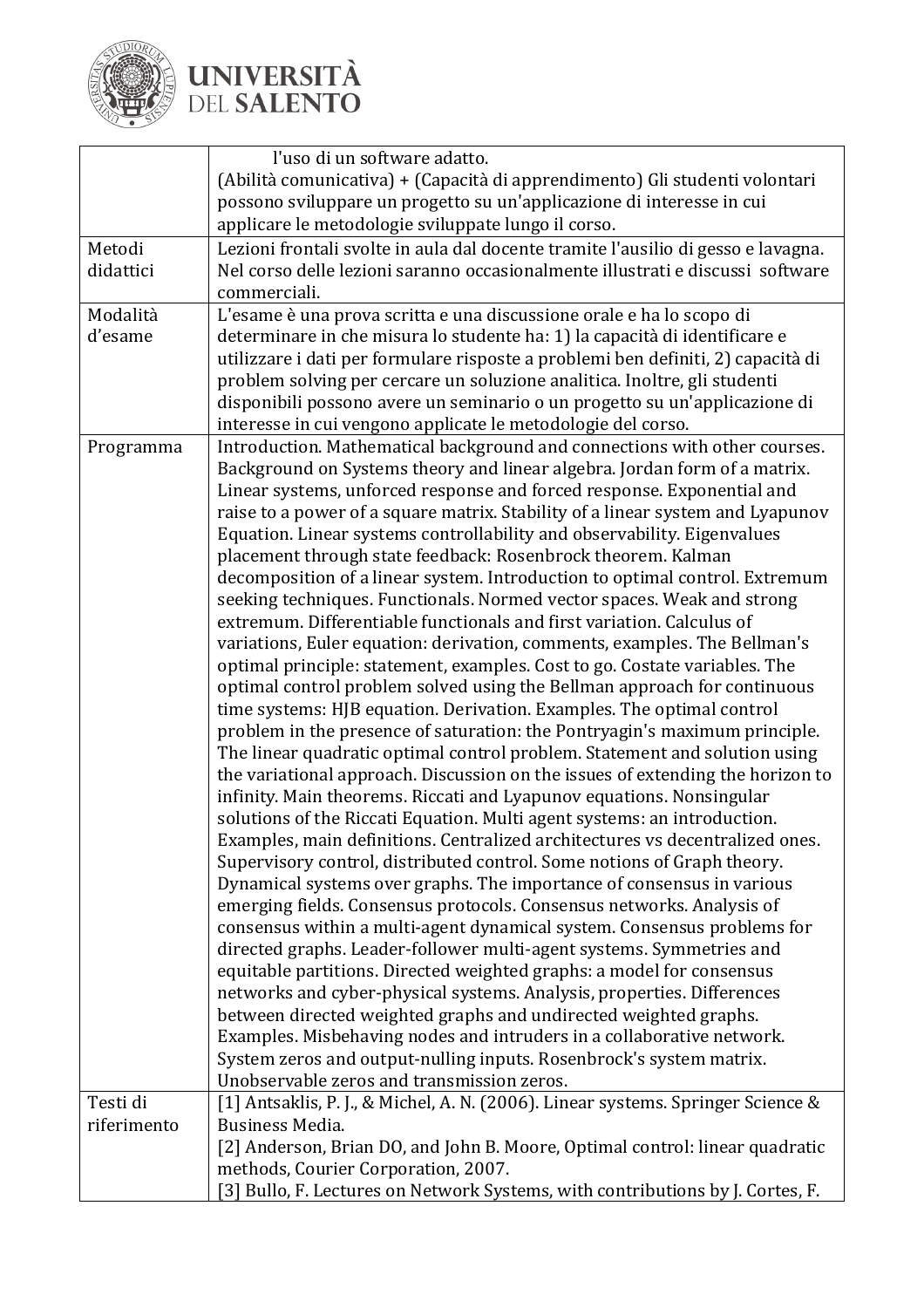

|              | Dorfler and S. Martinez, Kindle Direct Publishing, 2018. |
|--------------|----------------------------------------------------------|
| Altre        |                                                          |
| informazioni |                                                          |
| utili        |                                                          |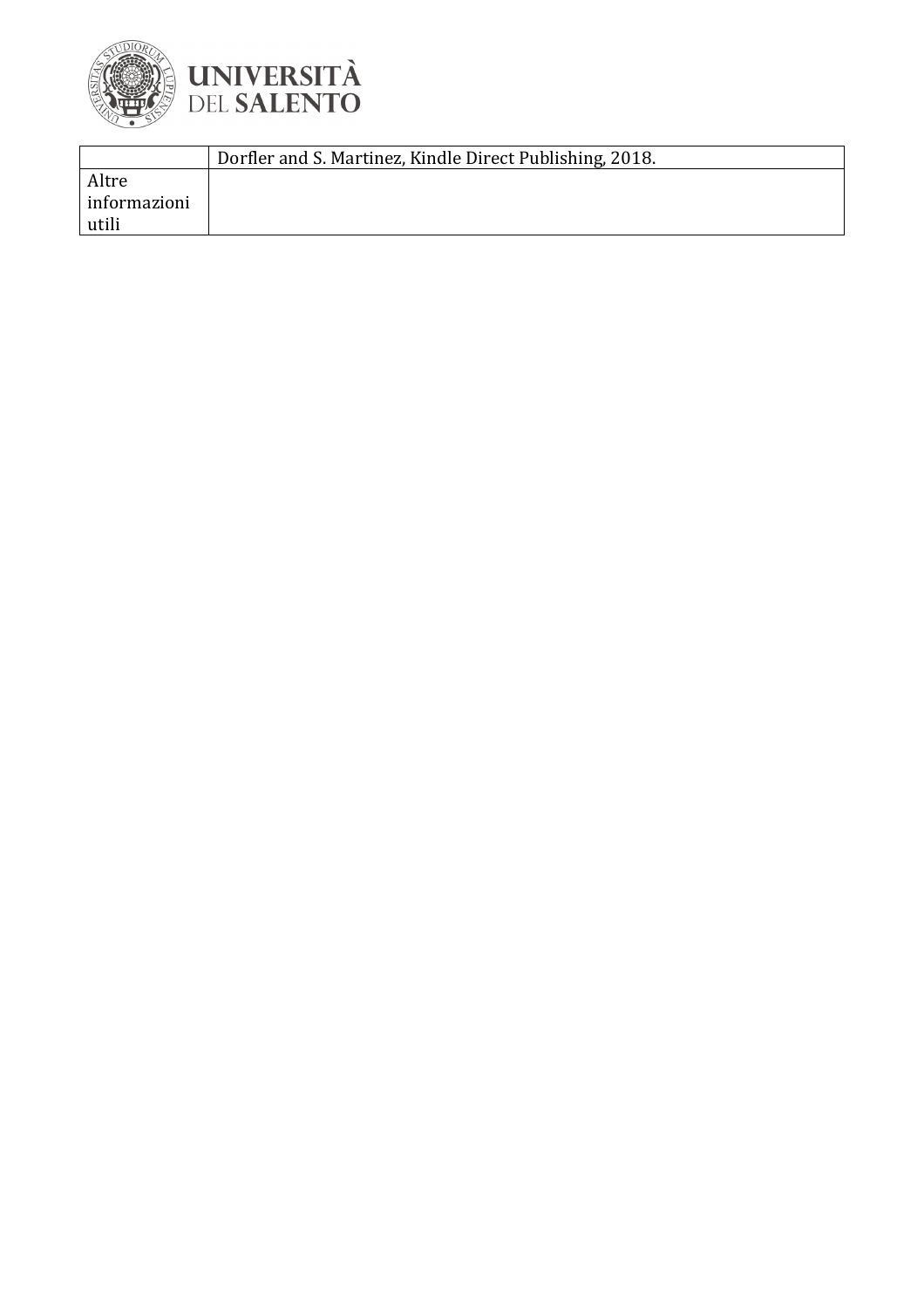

### **SCHEDA INSEGNAMENTO**

## **Internet of Things**

| Corso di studio di riferimento   | LM55 - CdL Magistrale in Computer Engineering |
|----------------------------------|-----------------------------------------------|
| Dipartimento di riferimento      | Dipartimento di Ingegneria dell'Innovazione   |
| Settore Scientifico Disciplinare | ING-INF/05                                    |
| Docente                          | Luigi Patrono                                 |
| Crediti Formativi Universitari   | 9                                             |
| Ore di attività frontale         | 81                                            |
| Ore di studio individuale        | 144                                           |
| Anno di corso                    | anno                                          |
| Semestre                         | H                                             |
| Lingua di erogazione             | Inglese                                       |
| Percorso                         | PERCORSO COMUNE                               |

| Reti di Calcolatori, Principi di Ingegneria del Software, Fondamenti di  |
|--------------------------------------------------------------------------|
| Informatica                                                              |
| + Description of the course                                              |
| + Introduction to Internet of Things and Web of Things                   |
| + Introduction to WoT through use cases and practical approach           |
| + Introduction to Typescript and Node.js applications                    |
| + WoT stack                                                              |
| + RFID technology and Traceability                                       |
| + Bluetooth Low Energy and its evolution                                 |
| + Wireless Sensor Networks: IEEE 802.15.4, 6LowPAN, RPL, IPv6            |
| + Embedded Systems: Raspberry Pi, MT3620 and STM32                       |
| + Layer 1 of the WoT stack: Access Layer                                 |
| + REST, CoAP, MQTT                                                       |
| + Layer 2 of the WoT stack: Find Layer (Semantic Web)                    |
| + Layer 3 of the WoT stack: Share Layer                                  |
| + Security in IoT and WoT, Blockchain and IOTA                           |
| + Layer 4 of the WoT stack: Compose Layer (Physical Mashup)              |
| + Introduction to Cloud Computing and Edge/Fog Computing                 |
| + Domotics: KNX standard and practical use cases                         |
| + Discussion of several use cases regarding smart environments           |
| The Internet of Things course aims to offer a complete vision on how     |
| to design and develop smart objects and smart services based on          |
| hardware and software technologies enabling the Internet of Things.      |
| Particular attention will be paid to the creation and testing of the so- |
| called smart environments.                                               |
| The Web of Things approach will be adopted which allows a total          |
| abstraction from the main physical technologies adopted in modern        |
| networks. The extended WoT protocol stack, composed of four layers,      |
|                                                                          |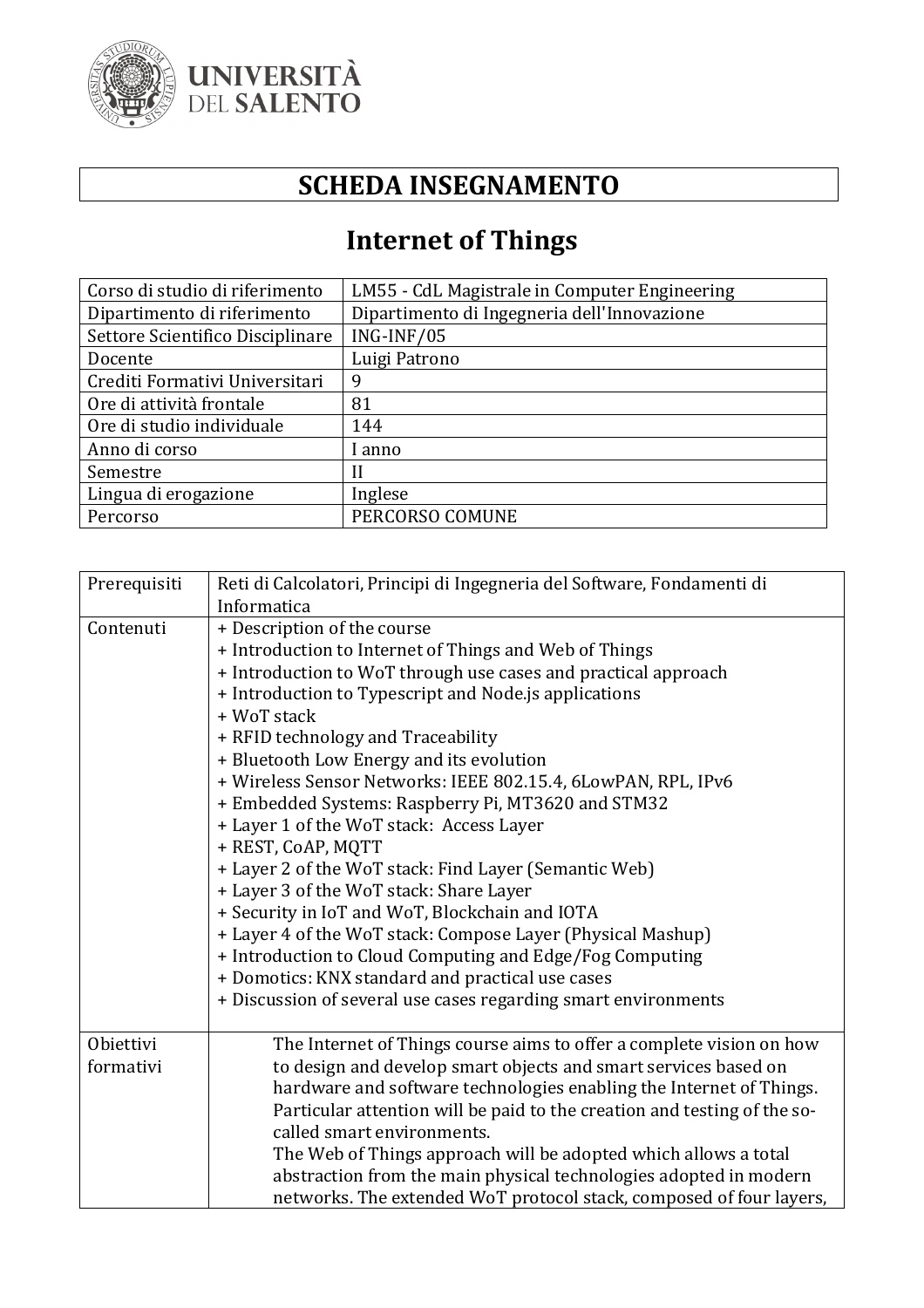

 $\Gamma$ 

## **UNIVERSITÀ**<br>DEL SALENTO

|                                | will be discussed, details on emerging enabling technologies such as<br>RFID, embedded systems, WSN and Bluetooth Low Energy (BLE) will<br>be provided. The REST architectural style and protocols such as CoAP<br>and MQTT will be described. Several practical use cases focused on<br>building smart environments will be discussed.                                                                                                                                                                                                                                                                                                                                                                                                                                                                                                                                                                           |
|--------------------------------|-------------------------------------------------------------------------------------------------------------------------------------------------------------------------------------------------------------------------------------------------------------------------------------------------------------------------------------------------------------------------------------------------------------------------------------------------------------------------------------------------------------------------------------------------------------------------------------------------------------------------------------------------------------------------------------------------------------------------------------------------------------------------------------------------------------------------------------------------------------------------------------------------------------------|
| Metodi<br>didattici            | Teaching methodology adopted in the Internet of Things course is based both<br>on theoretical discussion on emerging technologies enabling the IoT and<br>practical discussion of use cases about the design and developing of smart<br>environments. Furthermore, several external seminars focused on specific<br>topics of the IoT will be organized involving important industrial companies.                                                                                                                                                                                                                                                                                                                                                                                                                                                                                                                 |
| Modalità<br>d'esame            | Discussion of a practical project or a research topic in the IoT field and oral<br>exam on all topics analyzed in the course.                                                                                                                                                                                                                                                                                                                                                                                                                                                                                                                                                                                                                                                                                                                                                                                     |
| Programma                      | + Description of the course<br>+ Introduction to Internet of Things and Web of Things<br>+ Introduction to WoT through use cases and practical approach<br>+ Introduction to Typescript and Node.js applications<br>+ WoT stack<br>+ RFID technology and Traceability<br>+ Bluetooth Low Energy and its evolution<br>+ Wireless Sensor Networks: IEEE 802.15.4, 6LowPAN, RPL, IPv6<br>+ Embedded Systems: Raspberry Pi, MT3620 and STM32<br>+ Layer 1 of the WoT stack: Access Layer<br>+ REST, CoAP, MQTT<br>+ Layer 2 of the WoT stack: Find Layer (Semantic Web)<br>+ Layer 3 of the WoT stack: Share Layer<br>+ Security in IoT and WoT, Blockchain and IOTA<br>+ Layer 4 of the WoT stack: Compose Layer (Physical Mashup)<br>+ Introduction to Cloud Computing and Edge/Fog Computing<br>+ Domotics: KNX standard and practical use cases<br>+ Discussion of several use cases regarding smart environments |
| Testi di<br>riferimento        | + Building the Web of Things: With Examples in Node.js and Raspberry Pi.<br>Dominique D. Guinard, Vlad M. Trifa<br>+ Internet of Things for Architects: Architecting IoT solutions by<br>implementing sensors, communication infrastructure, edge computing,<br>analytics, and security. Perry Lea<br>+ Scientific papers<br>+ Web links                                                                                                                                                                                                                                                                                                                                                                                                                                                                                                                                                                          |
| Altre<br>informazioni<br>utili | All didactic materials (slides, scientific papers, etc) are available in two<br>repositories of the University of Salento: Google Drive<br>(https://drive.google.com/drive/u/0/folders/0ABxf0yPcEXECUk9PVA) and<br>FormazioneOnline (https://formazioneonline.unisale                                                                                                                                                                                                                                                                                                                                                                                                                                                                                                                                                                                                                                             |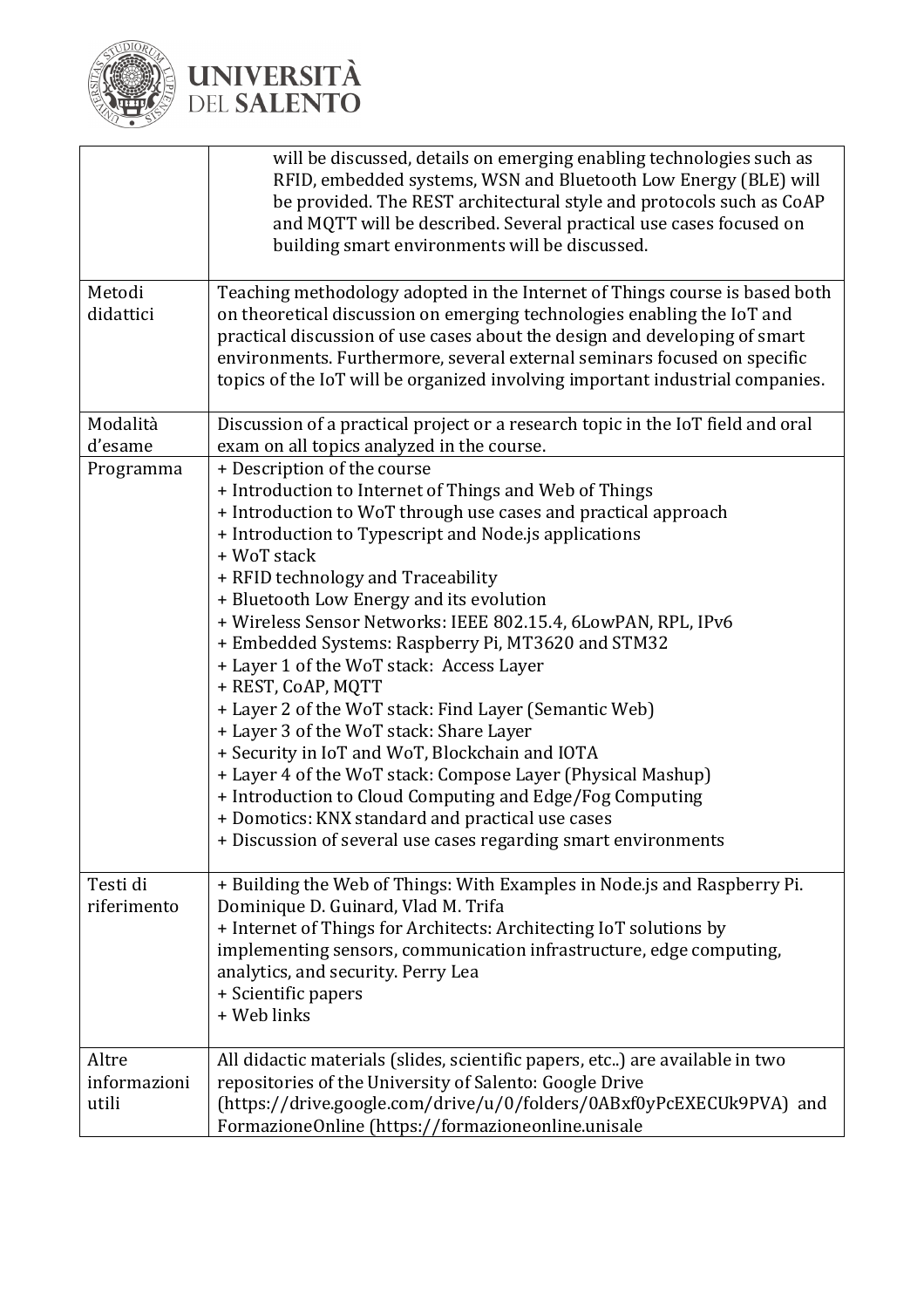

### **SCHEDA INSEGNAMENTO**

## **Software Engineering**

| Corso di studio di riferimento   | LM55 - CdL Magistrale in Computer Engineering |
|----------------------------------|-----------------------------------------------|
| Dipartimento di riferimento      | Dipartimento di Ingegneria dell'Innovazione   |
| Settore Scientifico Disciplinare | ING-INF/05                                    |
| Docente                          | Luca Mainetti                                 |
| Crediti Formativi Universitari   | 9                                             |
| Ore di attività frontale         | 81                                            |
| Ore di studio individuale        | 144                                           |
| Anno di corso                    | l anno                                        |
| Semestre                         |                                               |
| Lingua di erogazione             | Inglese                                       |
| Percorso                         | PERCORSO COMUNE                               |

| Prerequisiti | The prerequisites for attending the corse are the knowledge of structured       |
|--------------|---------------------------------------------------------------------------------|
|              | programming languages (Java) and the fundamentals of computer science.          |
| Contenuti    | After the course the student should be able to:                                 |
|              | a. Apply main software engineering principles and control software qualities    |
|              | (both internal and external);                                                   |
|              | b. Design and implement software following industrial standards (UML) and       |
|              | structured software production processes;                                       |
|              | c. Manage the software engineering i.e. execute tasks as planning, organizing,  |
|              | staffing, controlling, estimating (software cost and size);                     |
|              | d. Design the software adopting standard software architectures;                |
|              | e. Select and adopt software design patterns (creational patterns, structural   |
|              | patterns, behavioral patterns);                                                 |
|              | f. Verify the software exploiting standard tools and adopting well-known        |
|              | metrics;                                                                        |
|              | g. Develop complex model-view-controller web and mobile software systems,       |
|              | exploiting at the back end the Spring framework, and at the front end the       |
|              | Angular framework, connecting them through REST/JSON web services;              |
|              | h. Manage the fundamentals of modern cloud computing and cloud service          |
|              | deployment;                                                                     |
|              | i. Use the main open source tools for the software testing and refactoring, and |
|              | for the software configuration management.                                      |
| Obiettivi    | The main goal of the course is to deepen students' knowledge on modern          |
| formativi    | design and development techniques for interactive software systems. In          |
|              | particular, methods and tools for automated software testing, agile processes   |
|              | organization and design patterns selection will be analyzed. All concepts will  |
|              | be experimented by students designing, developing and testing a software        |
|              | prototype of a service based web application with a mobile extension (app).     |
|              | The software prototype will be developed on top of modern frameworks            |
|              | (Spring, Angular, Ionic, Amazon AWS).                                           |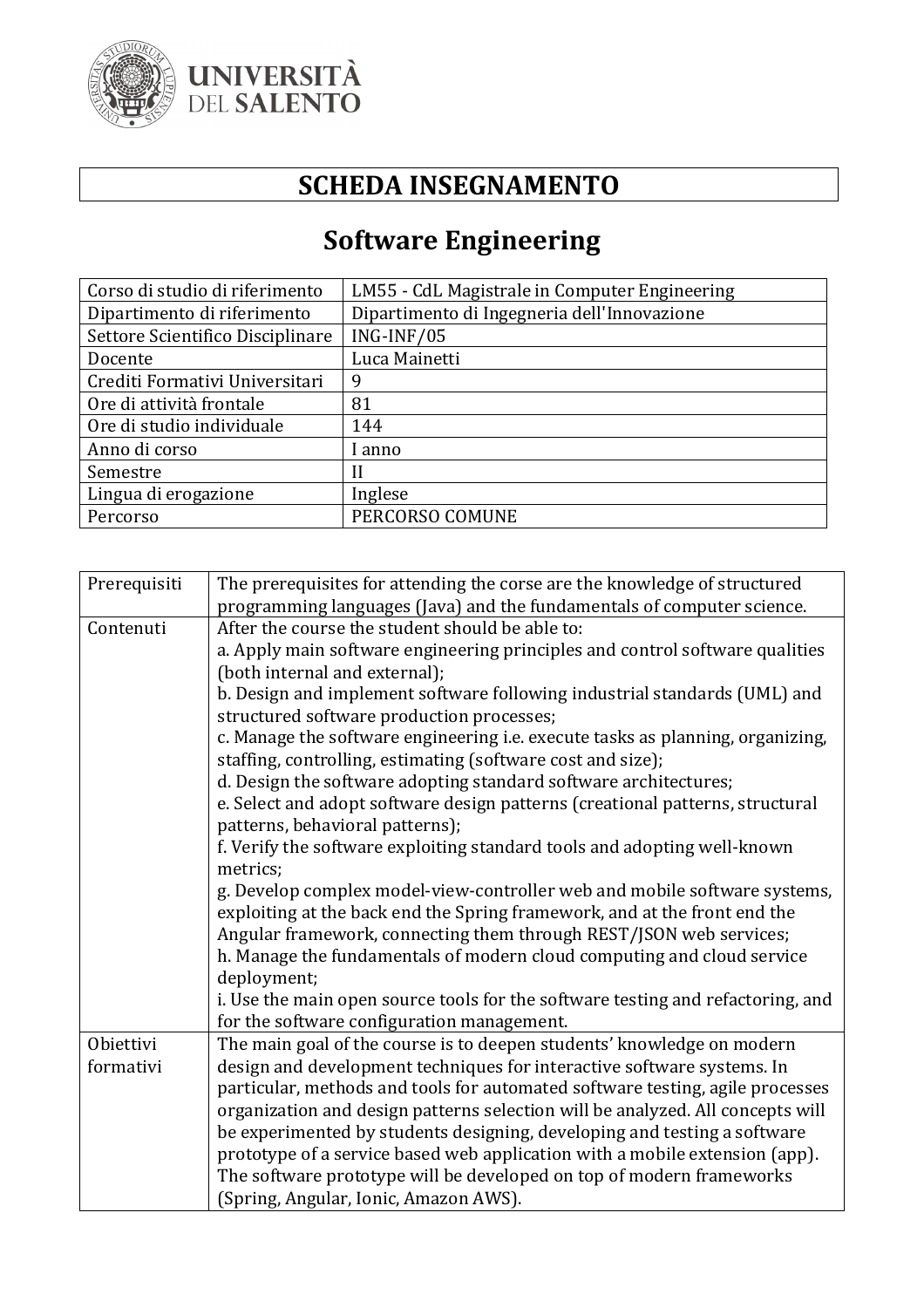

| Metodi    | Online or classroom lessons, classroom practice, project work in pair                                        |
|-----------|--------------------------------------------------------------------------------------------------------------|
| didattici | programming.                                                                                                 |
| Modalità  | The exam consists of two tests: a written test, intended to verify the theory of                             |
| d'esame   | software engineering concepts (10 points out of 30); a software prototype                                    |
|           | implementation, intended to verify the practice of design patterns, MVC                                      |
|           | architectures and tests, which will be discussed during an oral examination                                  |
|           | (20 points of 30). Both written test and software prototype implementation                                   |
|           | are mandatory. The software prototype should be developed in pairs. The                                      |
|           | software system must be designed using UML, adopting standard design                                         |
|           | patterns. The software system must be developed starting from MVC                                            |
|           | frameworks (Spring, Angular, Ionic, AWS), using a structured programming                                     |
|           | language, and must be systematically tested collecting metrics. A mobile                                     |
|           | extension of the software system is required. The software prototype must be                                 |
|           | developed following an agile process and must be documented. A month                                         |
|           | before the end of the course, the general requirements of the software                                       |
|           | prototype will be published by the teacher, a new requirements set for each                                  |
|           | year. The requirements will be effective till a new set of specifications will                               |
|           | appear. The mark of the written exam has the same temporal extension of the                                  |
|           | project's requirements.                                                                                      |
| Programma | Software engineering principles:                                                                             |
|           | - Software qualities and software engineering principles;                                                    |
|           | - Software production process;                                                                               |
|           | - Management of software engineering.                                                                        |
|           | Software architectures:                                                                                      |
|           | - Design and software architectures;                                                                         |
|           | - Software architectures specification.                                                                      |
|           | Software design pattern:                                                                                     |
|           | - Introduction to standard architectures and design patterns;<br>- How to select and adopt a design pattern; |
|           | - Creational patterns, structural patterns, behavioral patterns.                                             |
|           | Software verification:                                                                                       |
|           | - Introduction to man software verification methods;                                                         |
|           | - Black-box and white-box methods;                                                                           |
|           | - Test in the large, test in the small, correctness proofs;                                                  |
|           | - Software metrics.                                                                                          |
|           | Introduction to Spring framework:                                                                            |
|           | - Introduction to Java EE;                                                                                   |
|           | - Creating a dynamic web project with Java EE;                                                               |
|           | - Introduction to Spring framework and development environment setup;                                        |
|           | - Developing a Spring MVC application;                                                                       |
|           | - Accessing Data Layer with Spring Data JPA;                                                                 |
|           | - Building a RESTful Web Service.                                                                            |
|           | Software development and verification tools:                                                                 |
|           | - Unit testing with JUnit and Refactoring;                                                                   |
|           | - Versioning control and code sharing with GIT.                                                              |
|           | Cloud computing with Amazon Web Services and EC2:                                                            |
|           | - Introduction to Amazon EC2 platform;                                                                       |
|           | - Introduction to Amazon API Gateway;                                                                        |
|           | - Configuring an EC2 instance and publishing API.                                                            |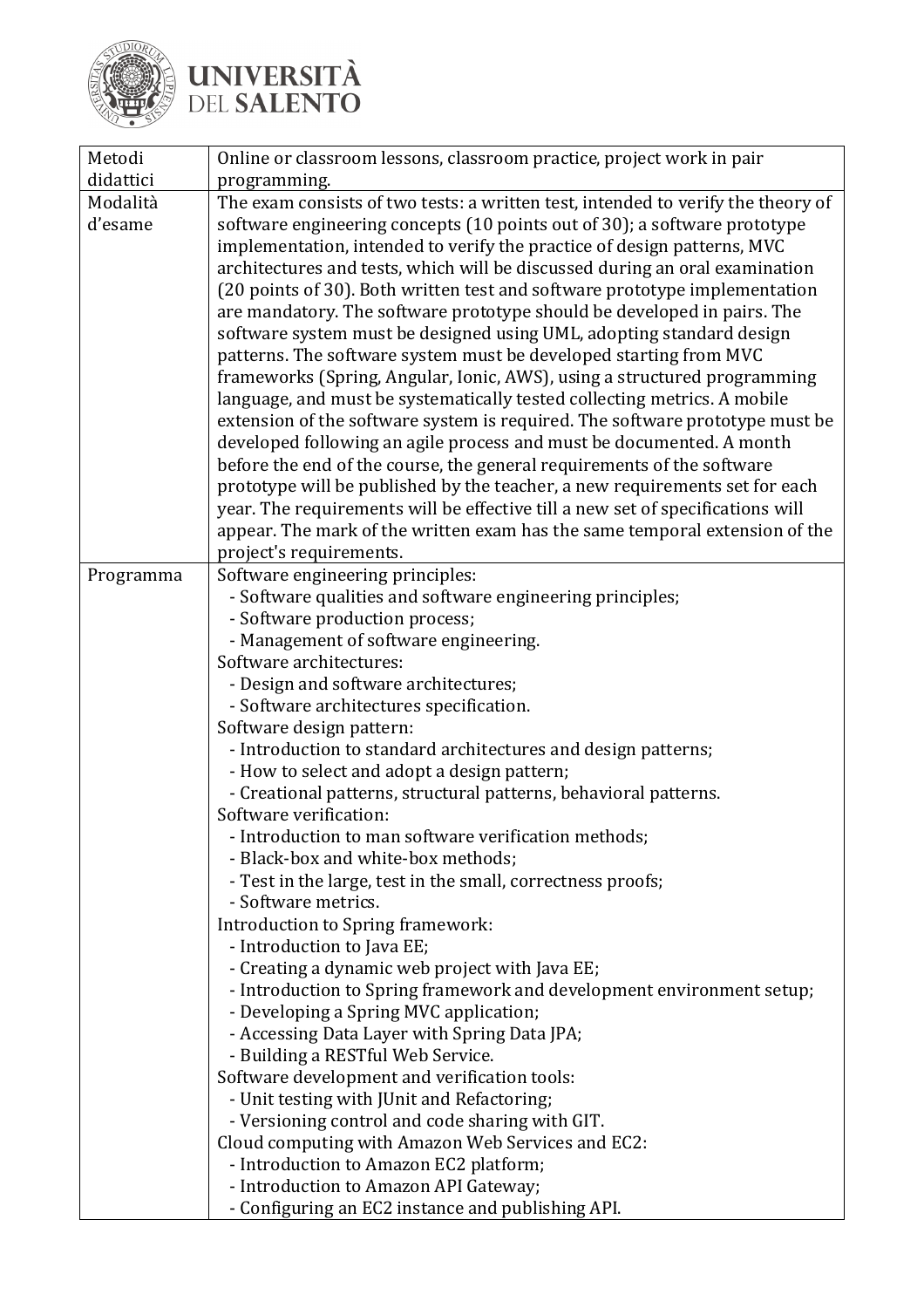

| Gamma, Helm, Johnson, Vlissides - Design patterns - Addison Wesley |
|--------------------------------------------------------------------|
|                                                                    |
|                                                                    |
|                                                                    |
|                                                                    |
|                                                                    |
|                                                                    |
|                                                                    |
|                                                                    |
| Ghezzi, Jazayeri, Mandrioli - Fundamentals of Software Engineering |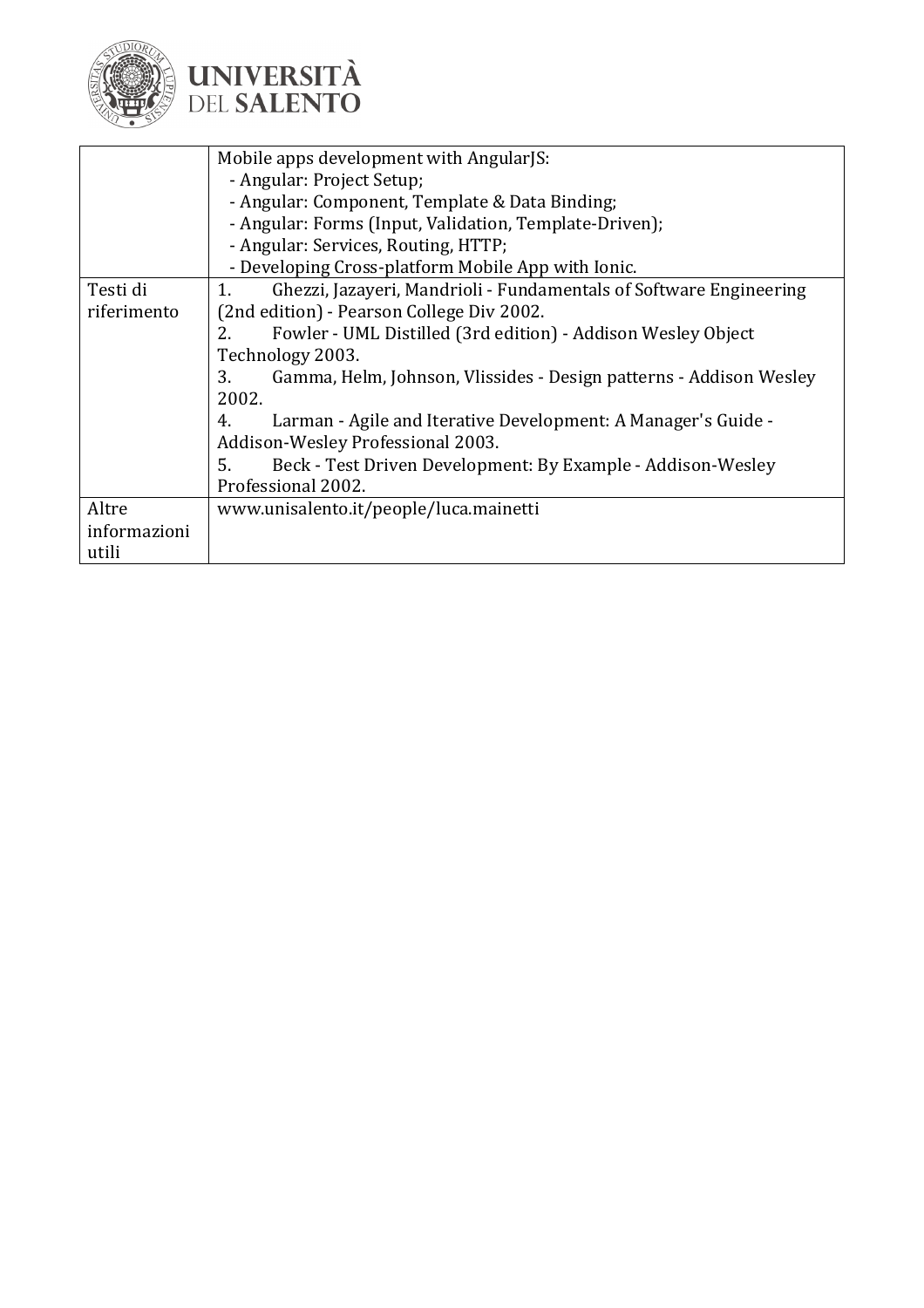

### **SCHEDA INSEGNAMENTO**

## **Big Data Managment**

| Corso di studio di riferimento   | LM55 - CdL Magistrale in Computer Engineering |
|----------------------------------|-----------------------------------------------|
| Dipartimento di riferimento      | Dipartimento di Ingegneria dell'Innovazione   |
| Settore Scientifico Disciplinare | $ING-INF/05$                                  |
| Docente                          | Mario Bochicchio                              |
| Crediti Formativi Universitari   | 9                                             |
| Ore di attività frontale         | 81                                            |
| Ore di studio individuale        | 144                                           |
| Anno di corso                    | II anno                                       |
| Semestre                         |                                               |
| Lingua di erogazione             | Inglese                                       |
| Percorso                         | PERCORSO COMUNE                               |

| Prerequisiti           | Good knowledge of Object Oriented Languages (at least 1), techniques and<br>tools. Elements of computer networks and Web technologies.                                                                                                                                                                                                                                                                                                                                                  |
|------------------------|-----------------------------------------------------------------------------------------------------------------------------------------------------------------------------------------------------------------------------------------------------------------------------------------------------------------------------------------------------------------------------------------------------------------------------------------------------------------------------------------|
| Contenuti              | The aim is to provide the basics about the main database theories, techniques<br>and tools to design / implement databases and database applications.<br>Topics:<br>•Database, relational databases, NoSQL and NewSQL;<br>•DataBase Management Systems;<br>•Relational Model and Relational Algebra;<br>•SQL: data definition and manipulation;<br>•Basics of Human-Computer Interaction and interface design for DB;<br>•Architectural aspects: Clients, Servers, Peers, Devices, IoT, |
| Obiettivi<br>formativi | Acquired skills<br>Students will be able to design and understand data models, to<br>create and manage databases and to design and implement data-<br>centric applications.                                                                                                                                                                                                                                                                                                             |
| Metodi<br>didattici    | Teaching method<br>Frontal lessons and lectures, for theoretical aspects, will be followed by<br>participatory learning sessions and hands-on sessions to reinforce the<br>comprehension and to acquire the abilities relevant to the field of database<br>design.                                                                                                                                                                                                                      |
| Modalità<br>d'esame    | Students evaluation<br>• Written test: on all aspects covered by the program<br>•Oral Test:<br>All theoretical aspects covered by the program                                                                                                                                                                                                                                                                                                                                           |
| Programma              | Fundamental of Database Systems, Elmasri-Navathe: 7th edition                                                                                                                                                                                                                                                                                                                                                                                                                           |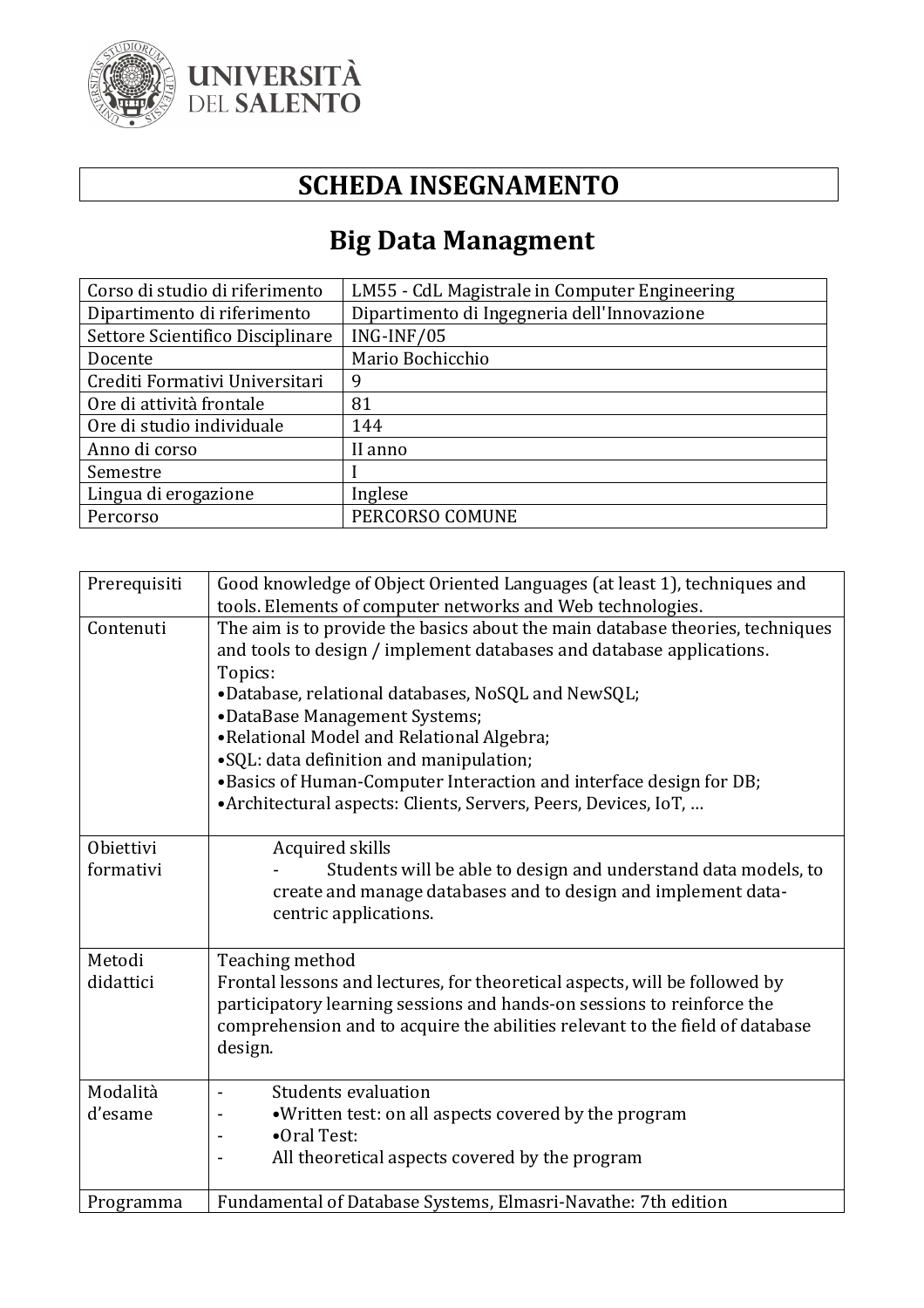

|                                                           | Chapters:<br>- 1: Databases and Database Users<br>- 2: Database System Concepts and Architecture<br>- 3: Data Modeling Using the Entity-Relationship (ER) Model<br>- 4: The Enhanced Entity-Relationship (EER) Model<br>- 5: The Relational Data Model and Relational Database Constraints<br>- 6: Basic SQL<br>- 7: More SQL: Complex Queries, Triggers, Views, and Schema Modification<br>- 8: The Relational Algebra and Relational Calculus<br>8.1: Unary Relational Operations: SELECT and PROJECT<br>8.2: Relational Algebra Operations from Set Theory<br>8.3: Binary Relational Operations: JOIN and DIVISION<br>8.4: Additional Relational Operations<br>8.5: Examples of Queries in Relational Algebra<br>- 9: Relational Database Design by ER- and EER-to-Relational Mapping<br>- 10: Introduction to SQL Programming Techniques<br>- 11: Web Database Programming Using PHP<br>- 12: Object and Object-Relational Databases<br>- 14: Basics of Functional Dependencies and Normalization for Relational<br><b>Databases</b><br>14.1: Informal Design Guidelines for Relation Schemas<br>14.2: Functional Dependencies<br>14.3: Normal Forms Based on Primary Keys<br>14.4: General Definitions of Second and Third Normal Forms<br>14.5: Boyce-Codd Normal Form<br>- 16: Disk Storage, Basic File Structures, Hashing, and Modern Storage<br>Architectures<br>- 17: Indexing Structures for Files and Physical Database Design<br>- 20: Introduction to Transaction Processing Concepts and Theory<br>- 21: Concurrency Control Techniques<br>- Teaching material: more concepts on requirement elicitation and database<br>application design and implementation, multidimensional analisys,<br>datawharehouse, big data, big data management, database security, database<br>administration, NoSQL, NewSQL, distributed databases. |
|-----------------------------------------------------------|---------------------------------------------------------------------------------------------------------------------------------------------------------------------------------------------------------------------------------------------------------------------------------------------------------------------------------------------------------------------------------------------------------------------------------------------------------------------------------------------------------------------------------------------------------------------------------------------------------------------------------------------------------------------------------------------------------------------------------------------------------------------------------------------------------------------------------------------------------------------------------------------------------------------------------------------------------------------------------------------------------------------------------------------------------------------------------------------------------------------------------------------------------------------------------------------------------------------------------------------------------------------------------------------------------------------------------------------------------------------------------------------------------------------------------------------------------------------------------------------------------------------------------------------------------------------------------------------------------------------------------------------------------------------------------------------------------------------------------------------------------------------------------------------------------------------------------------------------|
| Testi di<br>riferimento<br>Altre<br>informazioni<br>utili | R. Elmasri, S. Navathe, Fundamental of Database Systems, 7a edizione,<br>Pearson ed.<br>Office Hours<br>By appointment; contact the instructor by email or at the end of class<br>meetings.                                                                                                                                                                                                                                                                                                                                                                                                                                                                                                                                                                                                                                                                                                                                                                                                                                                                                                                                                                                                                                                                                                                                                                                                                                                                                                                                                                                                                                                                                                                                                                                                                                                       |
|                                                           |                                                                                                                                                                                                                                                                                                                                                                                                                                                                                                                                                                                                                                                                                                                                                                                                                                                                                                                                                                                                                                                                                                                                                                                                                                                                                                                                                                                                                                                                                                                                                                                                                                                                                                                                                                                                                                                   |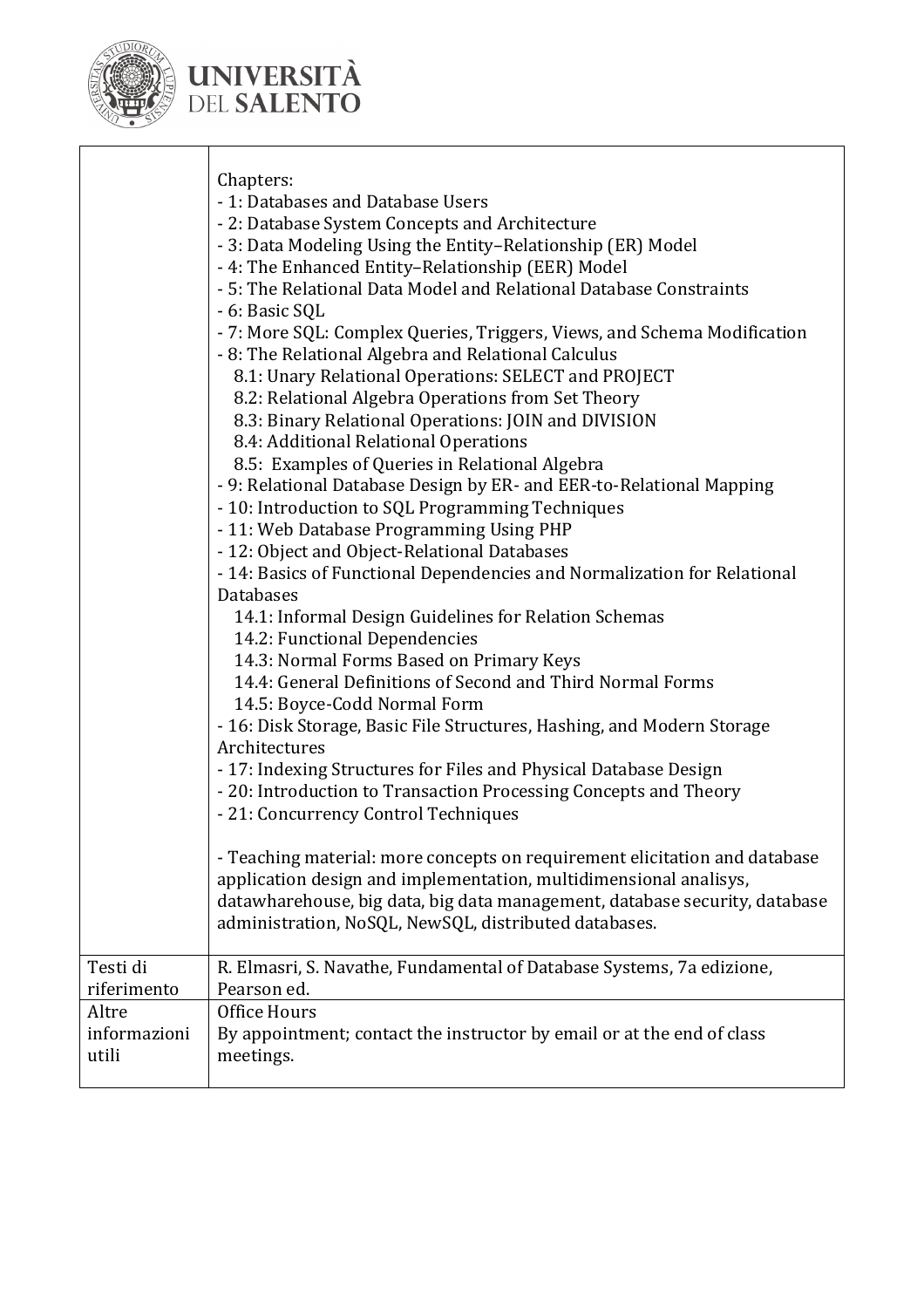

### **SCHEDA INSEGNAMENTO**

### **PARALLEL ALGORITHMS**

| Corso di studio di riferimento   | LM55 - CdL Magistrale in Computer Engineering |
|----------------------------------|-----------------------------------------------|
| Dipartimento di riferimento      | Dipartimento di Ingegneria dell'Innovazione   |
| Settore Scientifico Disciplinare | ING-INF/05                                    |
| Docente                          | Massimo CAFARO                                |
| Crediti Formativi Universitari   | 9                                             |
| Ore di attività frontale         | 81                                            |
| Ore di studio individuale        | 144                                           |
| Anno di corso                    | II anno                                       |
| Semestre                         |                                               |
| Lingua di erogazione             | Inglese                                       |
| Percorso                         | PERCORSO COMUNE                               |

| Prerequisiti | Calculus I and II, Probability Theory. Programming skills and working    |
|--------------|--------------------------------------------------------------------------|
|              | knowledge of the C programming language.                                 |
| Contenuti    | The course provides a modern introduction to design, analysis and        |
|              | implementation of sequential and parallel algorithms. In particular, the |
|              | course is based on a pragmatic approach to parallel programming of       |
|              | message-passing algorithms through the C language and the MPI library.   |
| Obiettivi    | Knowledge and understanding. Students must have a solid                  |
| formativi    | background with a broad spectrum of basic knowledge of sequential        |
|              | and parallel algorithms:                                                 |
|              |                                                                          |
|              | the students must have the basic cognitive tools to think analytically,  |
|              | creatively, critically and in an inquiring way, and have the abstraction |
|              | and problem-solving skills needed to cope with complex systems;          |
|              | they must have a solid knowledge of the design and implementation        |
|              | of sequential and parallel efficient algorithms;                         |
|              | they must have the tools for analysing the resources used by             |
|              | algorithms;                                                              |
|              |                                                                          |
|              | they must have a catalogue of the most well-known and efficient          |
|              | sequential and parallel algorithms for basic computational problems.     |
|              |                                                                          |
|              | Applying knowledge and understanding. After the course the student       |
|              | should be able to:                                                       |
|              |                                                                          |
|              | Describe and use the main design techniques for sequential               |
|              | algorithms;                                                              |
|              | Design, prove the correctness and analyze the computational              |
|              | complexity of sequential algorithms;                                     |
|              | Understand the differences among several algorithms solving the          |
|              | same problem and recognize which one is better under different           |
|              |                                                                          |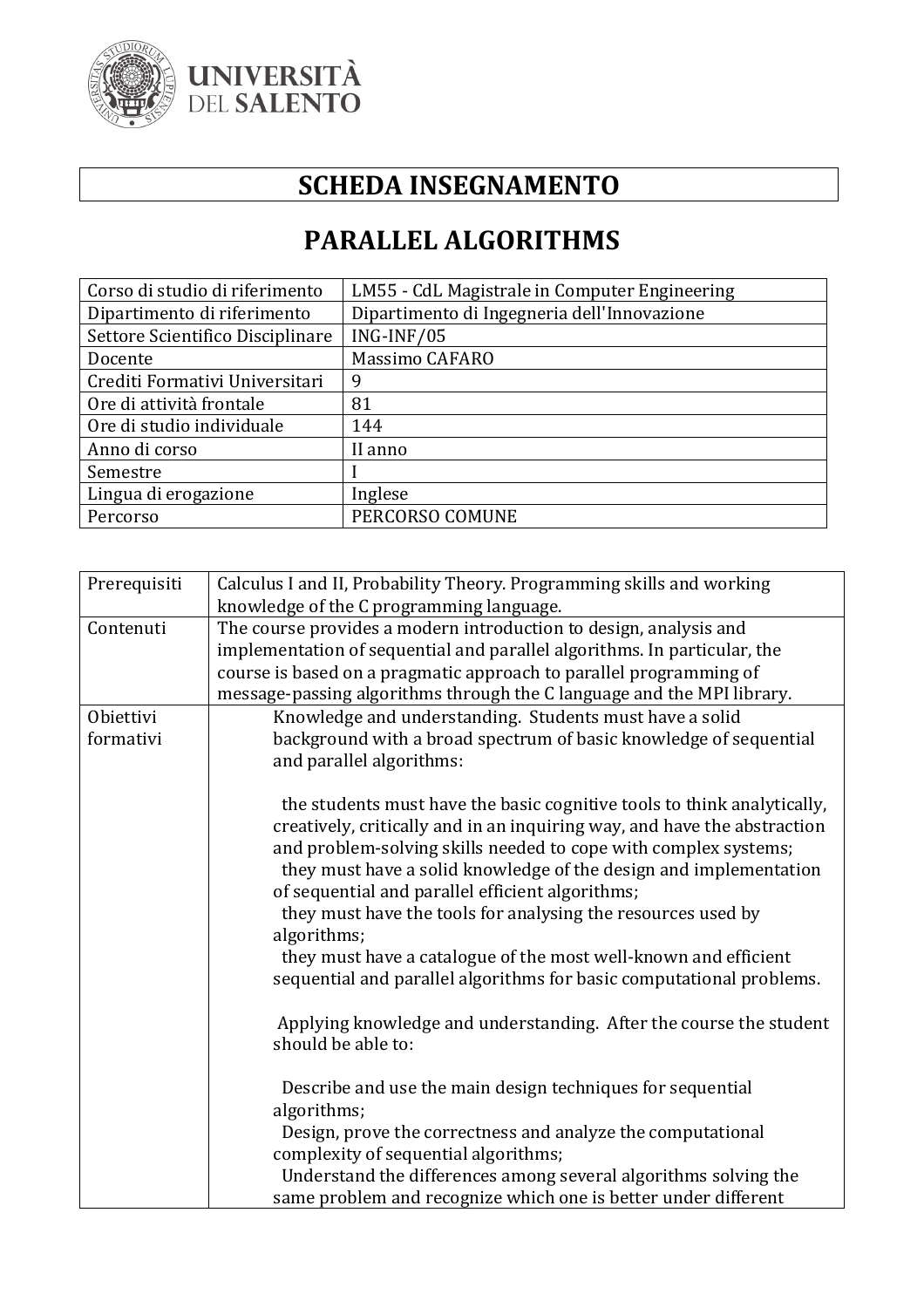

|                     | conditions;<br>Describe and use basic sequential algorithms;<br>Describe and use basic data structures; know about the existence of<br>advanced data structures;<br>Understand the difference between sequential and parallel<br>algorithms;<br>Design, implement and analyze message-passing based parallel<br>algorithms in C using the MPI library;<br>Describe and use basic parallel algorithms.                                                                                                                                                                                                                                                                                                                                                                                                                                                                                                                                                                                                                                                   |
|---------------------|---------------------------------------------------------------------------------------------------------------------------------------------------------------------------------------------------------------------------------------------------------------------------------------------------------------------------------------------------------------------------------------------------------------------------------------------------------------------------------------------------------------------------------------------------------------------------------------------------------------------------------------------------------------------------------------------------------------------------------------------------------------------------------------------------------------------------------------------------------------------------------------------------------------------------------------------------------------------------------------------------------------------------------------------------------|
|                     | Making judgements. Students are guided to learn critically everything<br>that is explained to them in class, to compare different approaches to<br>solving algorithmic problems, and to identify and propose, in an<br>autonomous way, the most efficient solution they find.                                                                                                                                                                                                                                                                                                                                                                                                                                                                                                                                                                                                                                                                                                                                                                           |
|                     | Communication. It is essential that students are able to communicate<br>with a varied and composite audience, not culturally homogeneous, in<br>a clear, logical and effective way, using the methodological tools<br>acquired and their scientific knowledge and, in particular, the<br>specialty vocabulary. The course promotes the development of the<br>following skills of the student: ability to expose in precise and formal<br>terms an abstract model of concrete problems, identifying the salient<br>features of them and discarding the nonessential ones; ability to<br>describe and analyze an efficient solution to the problem in question.                                                                                                                                                                                                                                                                                                                                                                                           |
|                     | Learning skills. Students must acquire the critical ability to relate, with<br>originality and autonomy, to the typical problems of data mining and, in<br>general, cultural issues related to other similar areas. They should be able to<br>develop and apply independently the knowledge and methods learnt with a<br>view to possible continuation of studies at higher (doctoral) level or in the<br>broader perspective of cultural and professional self-improvement of lifelong<br>learning. Therefore, students should be able to switch to exhibition forms<br>other than the source texts in order to memorize, summarize for themselves<br>and for others, and disseminate scientific knowledge.                                                                                                                                                                                                                                                                                                                                            |
| Metodi<br>didattici | The course aims to enable students to abstract formal algorithmic models and<br>problems from concrete computational problems, and to design efficient<br>algorithmic solutions for them. This will be done using the following teaching<br>method. Every computational problem will be introduced, motivating it with<br>concrete examples. The presentation of each topic will be divided into four<br>parts: 1. Description of the actual computational problem. 2. Modelling the<br>real problem by means of an abstract problem. 3. Resolution of the abstract<br>problem through an algorithm obtained through the application of the<br>general techniques of design of algorithms introduced in the course. 4.<br>Analysis of the resources used by the algorithm. The course consists of frontal<br>lessons using slides made available to students via the Moodle platform, and<br>classroom exercises. There will be theoretical lessons aimed at learning the<br>basic techniques for the project and analysis of algorithms, and a part of |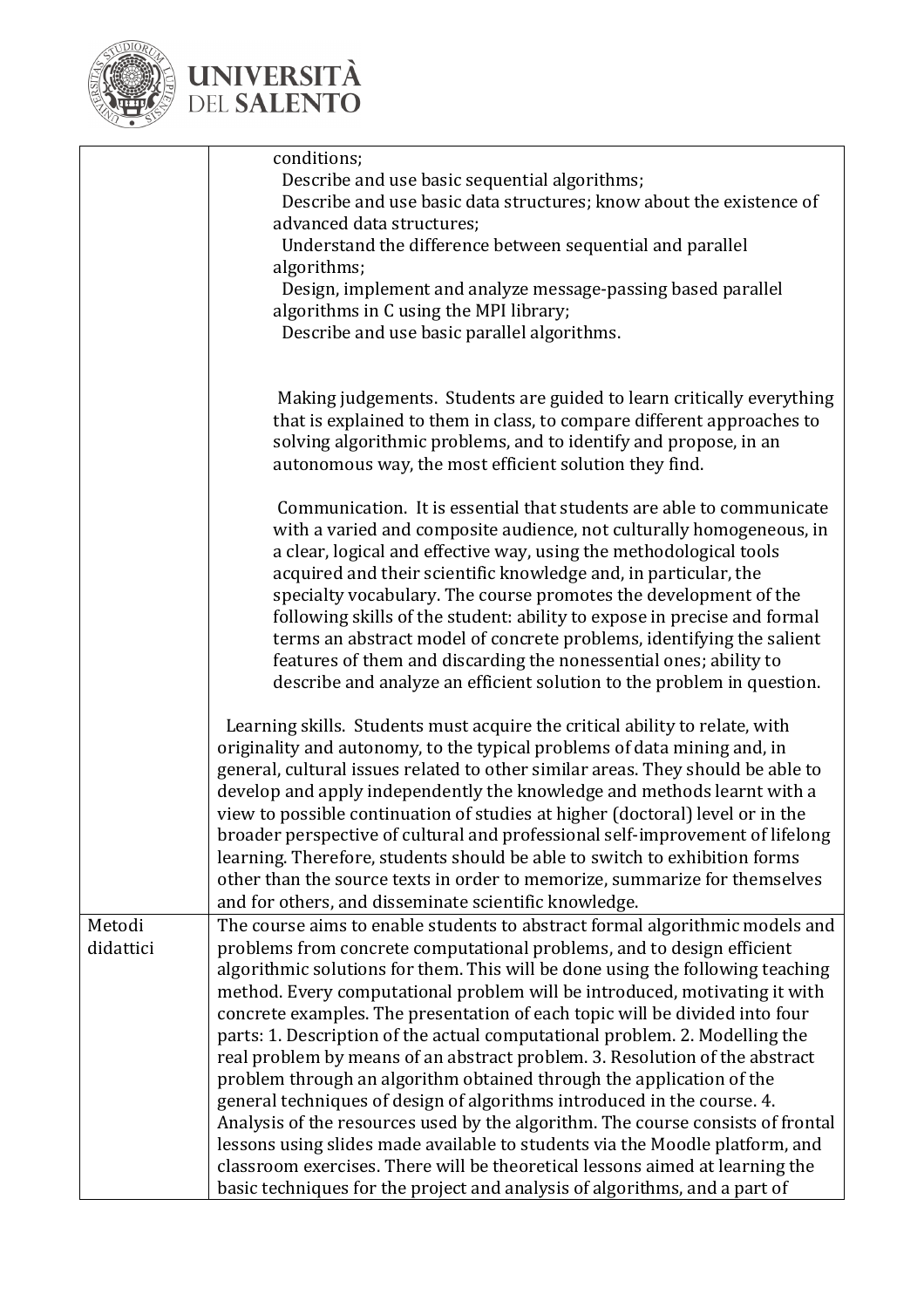

|              | lessons of an exercise type in which you will illustrate, with plenty of       |  |
|--------------|--------------------------------------------------------------------------------|--|
|              | examples, how the theoretical knowledge acquired can be used in order to       |  |
|              | solve algorithmic problems of practical interest and implement parallel        |  |
|              | algorithms in C language through the MPI library.                              |  |
| Modalità     | Oral exam. Optionally, a student may be assigned a small project. During the   |  |
| d'esame      | exam the student is asked to illustrate theoretical topics in order to verify  |  |
|              | his/her knowledge and understanding of the selected topics. The student may    |  |
|              | also be asked to design a very simple algorithm in order to assess his/her     |  |
|              | ability to identify and use the relevant design techniques; alternatively, the |  |
|              | student may be asked to analyze the complexity of a small code fragment.       |  |
| Programma    | Sequential A lgorithms                                                         |  |
|              |                                                                                |  |
|              | Introduction. Order of growth. Analysis of algorithms. Decrease and conquer.   |  |
|              | Divide and conquer. Recurrences. Randomized algorithms. Transform and          |  |
|              | conquer. Dynamic programming. Greedy algorithms. Complexity and                |  |
|              | computability. NP-Completeness.                                                |  |
|              |                                                                                |  |
|              | Parallel Algorithms                                                            |  |
|              | Introduction. The transition from sequential to parallel computing. Parallel   |  |
|              | complexity. Parallel architectures. Parallel algorithm design. Message-        |  |
|              | Passing programming. Sieve of Erathostenes. Floyd all-pairs shortest path      |  |
|              | algorithm. Performance analysis. Matrix-vector multiplication. Document        |  |
|              | classification. Matrix multiplication.                                         |  |
| Testi di     | Introduction to Algorithms. Third edition. Cormen, Leiserson, Rivest, Stein.   |  |
| riferimento  | The MIT Press                                                                  |  |
|              | Parallel Programming in C with MPI and OpenMP International Edition            |  |
|              | (2004) Michael J. Quinn McGraw-Hill                                            |  |
| Altre        | Office Hours                                                                   |  |
| informazioni | By appointment; contact the instructor by email or at the end of class         |  |
| utili        | meetings.                                                                      |  |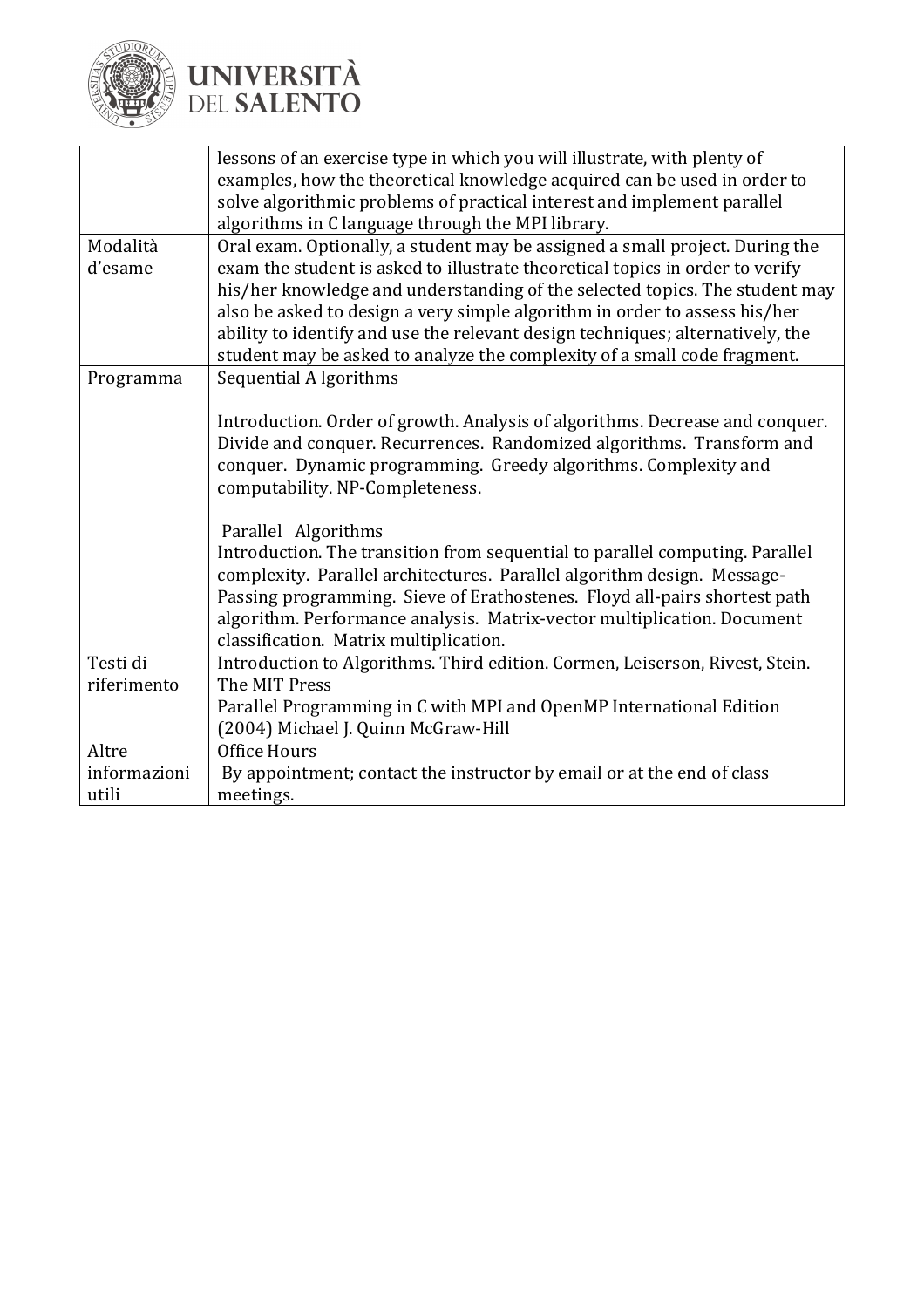

### **SCHEDA INSEGNAMENTO**

### **Robotics**

| Corso di studio di riferimento   | LM55 - CdL Magistrale in Computer Engineering |
|----------------------------------|-----------------------------------------------|
| Dipartimento di riferimento      | Dipartimento di Ingegneria dell'Innovazione   |
| Settore Scientifico Disciplinare | $ING-INF/04$                                  |
| Docente                          | Gianfranco Parlangeli                         |
| Crediti Formativi Universitari   | 9                                             |
| Ore di attività frontale         | 81                                            |
| Ore di studio individuale        | 144                                           |
| Anno di corso                    | II anno                                       |
| Semestre                         |                                               |
| Lingua di erogazione             | Inglese                                       |
| Percorso                         | PERCORSO COMUNE                               |

| Prerequisiti | Sufficiency in calculus, mechanics, control theory and linear algebra             |
|--------------|-----------------------------------------------------------------------------------|
| Contenuti    | This course offers a broad overview of fundamental topics in the area of          |
|              | robotics and mobile robotics and multi-robotic systems. It is aimed at            |
|              | providing principles and tools to state and solve the design problems for         |
|              | industrial robots and mobile devices, and the solution is numerically sought      |
|              | with the aid of a suitable software (Mathworks Matlab is used in the course).     |
| Obiettivi    | Ability to apply knowledge and understanding) Describe and explain                |
| formativi    | the main peculiarities (both advantages and disadvantages) of each                |
|              | facet of the design of a robotic, mobile robotic and multi-robotic                |
|              | systems.                                                                          |
|              | (Ability to apply knowledge and understanding) + (Communication                   |
|              | skills) + (Autonomy of judgment) Be aware, describe and explain the               |
|              | practical problems of controlling complex systems and how to                      |
|              | overcome these drawbacks using modern approaches.                                 |
|              | (Ability to apply knowledge and understanding) + (Learning ability) +             |
|              | (Autonomy of judgment) Starting from a practical problem, the                     |
|              | student must be able to formalize an adequate theoretical formulation,            |
|              | and also should be able to build a framework of simulation to find a              |
|              | computer solution of the mathematical problem with the use of a                   |
|              | suitable software.                                                                |
|              | (Communication skills) + (Learning skills) Students can develop a                 |
|              | project on an application of interest in which to apply the                       |
|              | methodologies developed along the course.                                         |
|              |                                                                                   |
| Metodi       | Lezioni frontali svolte in aula dal docente tramite l'ausilio di gesso e lavagna. |
| didattici    | Nel corso delle lezioni saranno occasionalmente illustrati e discussi software    |
|              | commerciali.                                                                      |
| Modalità     | The exam is an oral discussion (including possibly one written exercise) and      |
| d'esame      | it is aimed to determine to what extent the student has: 1) the ability to        |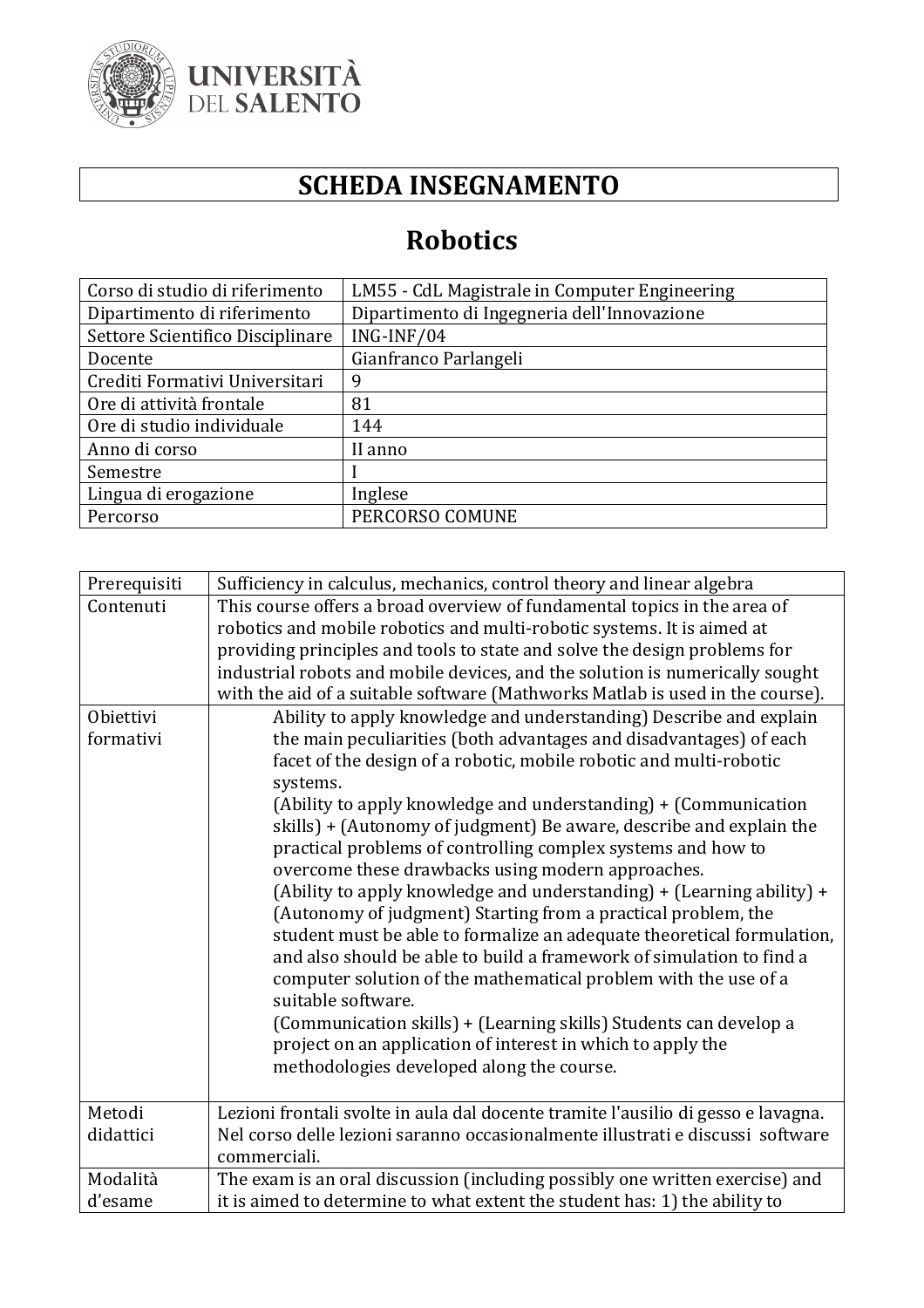

|                                | identify and use data to formulate responses to well-defined problems, 2)<br>problem solving abilities to seek a solution through an algorithm.                                                                                                                                                                                                                                                                                                                                                                                                                                                                                                                                                                                                                                                                                                                          |
|--------------------------------|--------------------------------------------------------------------------------------------------------------------------------------------------------------------------------------------------------------------------------------------------------------------------------------------------------------------------------------------------------------------------------------------------------------------------------------------------------------------------------------------------------------------------------------------------------------------------------------------------------------------------------------------------------------------------------------------------------------------------------------------------------------------------------------------------------------------------------------------------------------------------|
| Programma                      | Introduction to Robotics. Robot Mechanical Structures. Robot Manipulators,<br>Mobile Robots, Industrial robotics. Advanced Robotics, Field Robots, Service<br>Robots. Robot Modelling, Planning and Control.<br>Mathematical background and connections with other courses. Kinematics.<br>Euler Angles. Denavit-Hartenberg Convention. Kinematics of Typical<br>Manipulator Structures. The Inverse Kinematics Problem.<br>Differential Kinematics and Statics. Geometric Jacobian. Kinematic<br>Singularities. Analysis of Redundancy. Statics. Kineto-Statics Duality.<br>Trajectory Planning. Joint Space Trajectories.<br>Dynamics. Lagrange Formulation. Newton-Euler Formulation. Dynamic<br>Manipulability Ellipsoid.<br>Motion Control. Force Control.<br>Mobile Robots. Nonholonomic Constraints. Kinematic Model, Dynamic Model.<br>Planning, Motion Control. |
| Testi di<br>riferimento        | Title: Robotics: Modelling, Planning and Control<br>Authors: Siciliano, B., Sciavicco, L., Villani, L., Oriolo, G.<br>Publisher: Springer-Verlag London<br>Copyright Year: 2009                                                                                                                                                                                                                                                                                                                                                                                                                                                                                                                                                                                                                                                                                          |
| Altre<br>informazioni<br>utili |                                                                                                                                                                                                                                                                                                                                                                                                                                                                                                                                                                                                                                                                                                                                                                                                                                                                          |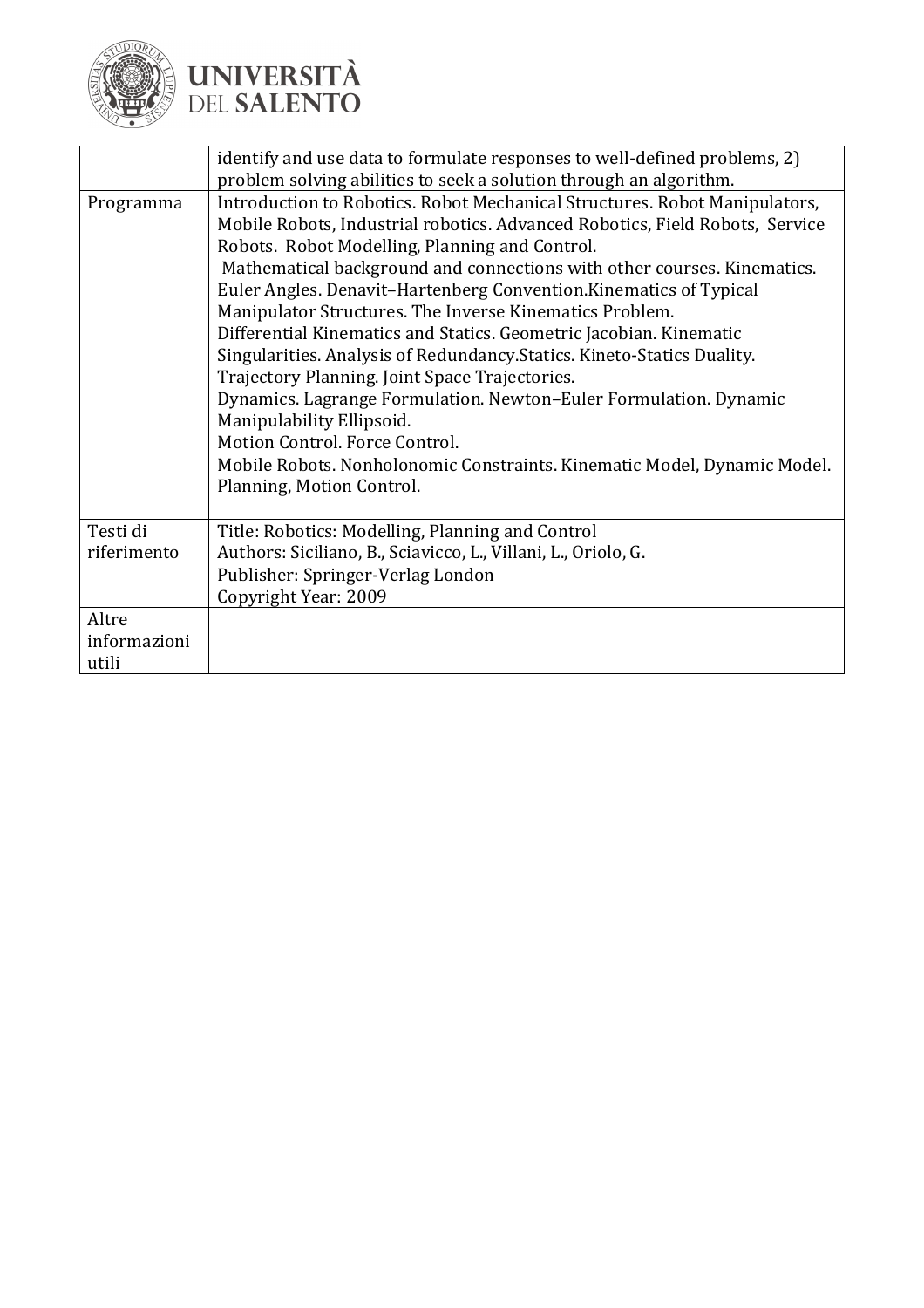

### **SCHEDA INSEGNAMENTO**

## **Estimation and Data Analysis with Applications**

| Corso di studio di riferimento   | LM55 - CdL Magistrale in Computer Engineering |
|----------------------------------|-----------------------------------------------|
| Dipartimento di riferimento      | Dipartimento di Ingegneria dell'Innovazione   |
| Settore Scientifico Disciplinare | ING-INF/04                                    |
| Docente                          | Daniela De Palma                              |
| Crediti Formativi Universitari   | 9                                             |
| Ore di attività frontale         | 81                                            |
| Ore di studio individuale        | 144                                           |
| Anno di corso                    | II anno                                       |
| Semestre                         |                                               |
| Lingua di erogazione             | Inglese                                       |
| Percorso                         | PERCORSO COMUNE                               |

| Prerequisiti | Sufficiency in calculus, probability theory, linear algebra.                      |
|--------------|-----------------------------------------------------------------------------------|
| Contenuti    | This course offers a broad overview of fundamental and emerging topics in         |
|              | the area of estimation theory and data analysis; furthermore, a set of            |
|              | applications are illustrated in the fields of robotics, multi-agent and cyber-    |
|              | physical systems, and social systems. It is aimed at providing principles and     |
|              | tools to state and solve estimation problems in technological systems, and the    |
|              | solution is numerically sought with the aid of a suitable software (Mathworks     |
|              | Matlab).                                                                          |
| Obiettivi    | After the course the student should be able to:                                   |
| formativi    | (Knowledge and understanding)                                                     |
|              | Describe and explain the main peculiarities (both advantages and                  |
|              | disadvantages) of each mathematical framework for the estimation                  |
|              | problems considered in the course.                                                |
|              | (Applying knowledge and understanding) + (Communication) +<br>(Making judgements) |
|              | Be aware of, describe and explain practical problems of bad data                  |
|              | gathering and robustness issues in the framework of estimation                    |
|              | theory.                                                                           |
|              | (Applying knowledge and understanding) + (Learning skills)                        |
|              | For a given practical problem at hand, be able to state an estimation             |
|              | problem in a natural mathematical setting, either stochastic or                   |
|              | deterministic, based on the problem assumptions.                                  |
|              | (Applying knowledge and understanding) + (Communication) +                        |
|              | (Making judgements)                                                               |
|              | Build a simulation framework to find a computer-aided solution of the stated      |
|              | mathematical problem with the use of a suitable software.                         |
| Metodi       | Frontal lessons and lectures.                                                     |
| didattici    |                                                                                   |
| Modalità     | Oral exam and development of a project.                                           |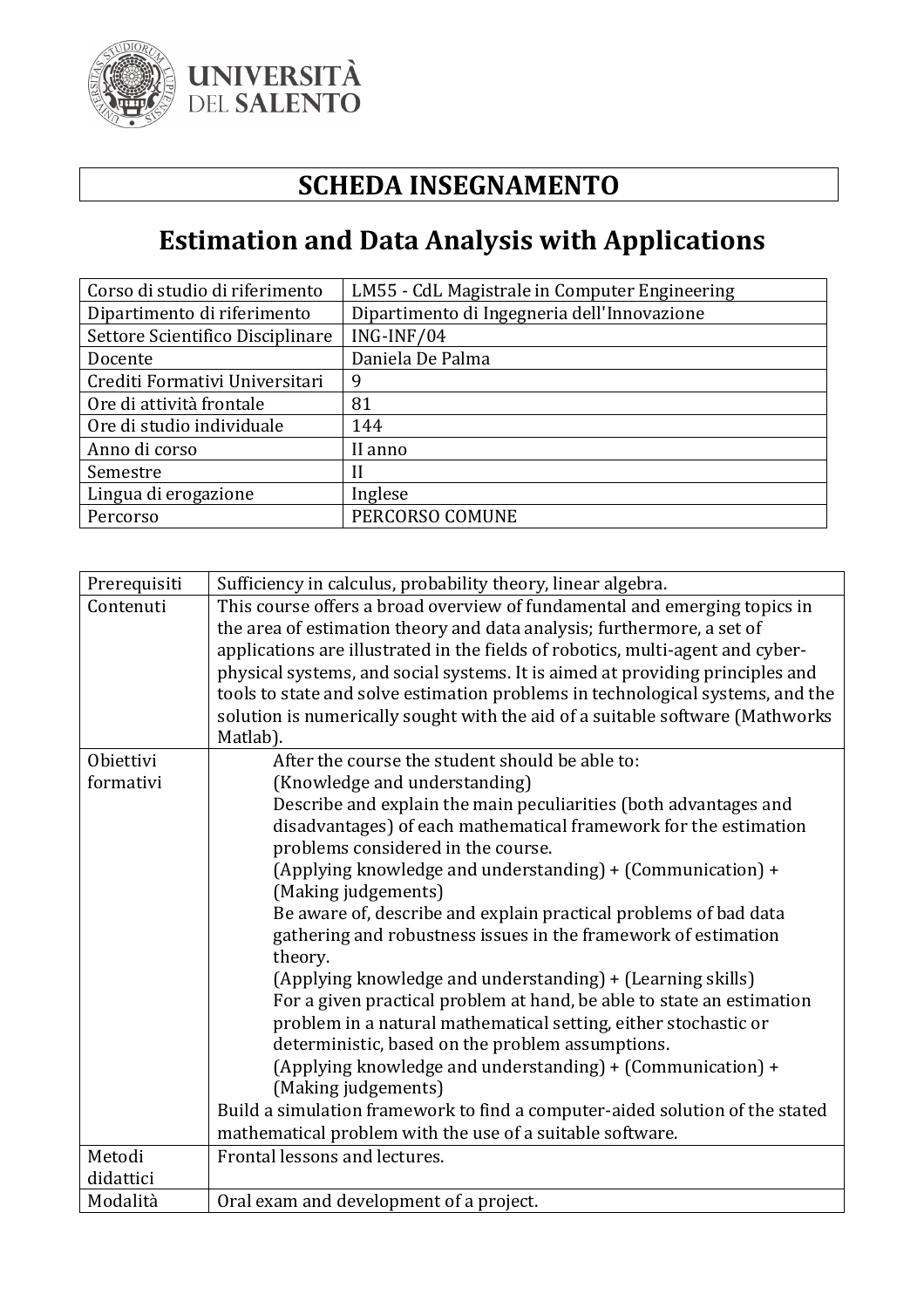

| d'esame                        | The objective of the exam is to determine to what extent the student has: 1)<br>the ability to identify and use data to formulate responses to well-defined<br>problems, 2) problem solving abilities to seek a solution through an<br>algorithm.                                                                                                                                                                                                                                                                                                                                                                                                                                                                                                                                                                                                                                                                                                                                                                             |
|--------------------------------|-------------------------------------------------------------------------------------------------------------------------------------------------------------------------------------------------------------------------------------------------------------------------------------------------------------------------------------------------------------------------------------------------------------------------------------------------------------------------------------------------------------------------------------------------------------------------------------------------------------------------------------------------------------------------------------------------------------------------------------------------------------------------------------------------------------------------------------------------------------------------------------------------------------------------------------------------------------------------------------------------------------------------------|
| Programma                      | Introduction. Mathematical background and connections with other courses.<br>Set membership estimation: introduction, fundamental results and theorems.<br>Set membership estimation: some applications.<br>Stochastic Estimators: definitions, properties, performances and fundamental<br>limitations. Foundations of maximum likelihood estimation. The Bayesian<br>approach to the estimation problem. Kalman filter: discrete-time stochastic<br>state models, (two-steps) structure, computation of the optimal gain, the<br>alternative geometric approach. Steady-state behavior. Extended Kalman<br>Filter. Applications of Kalman Filter. Smoothing Algorithms. Robust<br>estimation: introduction, fundamental definitions, estimator classes and<br>performances.<br>Applications of the previous issues and results to various fields.                                                                                                                                                                           |
| Testi di<br>riferimento        | Yaakov Bar-Shalom, X. Rong Li, Thiagalingam Kirubarajan "Estimation with<br>Applications to Tracking and Navigation: Theory Algorithms and Software",<br>2001 John Wiley & Sons, Inc.<br>D. Simon, "Optimal State Estimation: Kalman, H-infinity, and Nonlinear<br>Approaches", John Wiley & Sons, 2006<br>Anderson, Brian D.O., and John B. Moore. "Optimal Filtering", 1979.<br>L. Ljung, "System Identification: Theory for the User", Prentice Hall PTR,<br>Upper Saddle River, NJ, 1999.<br>Rousseeuw PJ, Leroy AM. "Robust Regression and Outlier Detection". John<br>Wiley & Sons: Hoboken, NJ, USA, 2003.<br>Huber PJ, Ronchetti EM. "Robust Statistics" - Second Edition. Wiley: New<br>York, 2009.<br>Milanese, M., Norton, J., Piet-Lahanier, H., Walter, É. (Eds.). (2013). "Bounding<br>approaches to system identification" Springer Science & Business Media.<br>Zaki, Mohammed J., and Wagner Meira Jr. "Data mining and analysis:<br>fundamental concepts and algorithms", Cambridge University Press, 2014. |
| Altre<br>informazioni<br>utili |                                                                                                                                                                                                                                                                                                                                                                                                                                                                                                                                                                                                                                                                                                                                                                                                                                                                                                                                                                                                                               |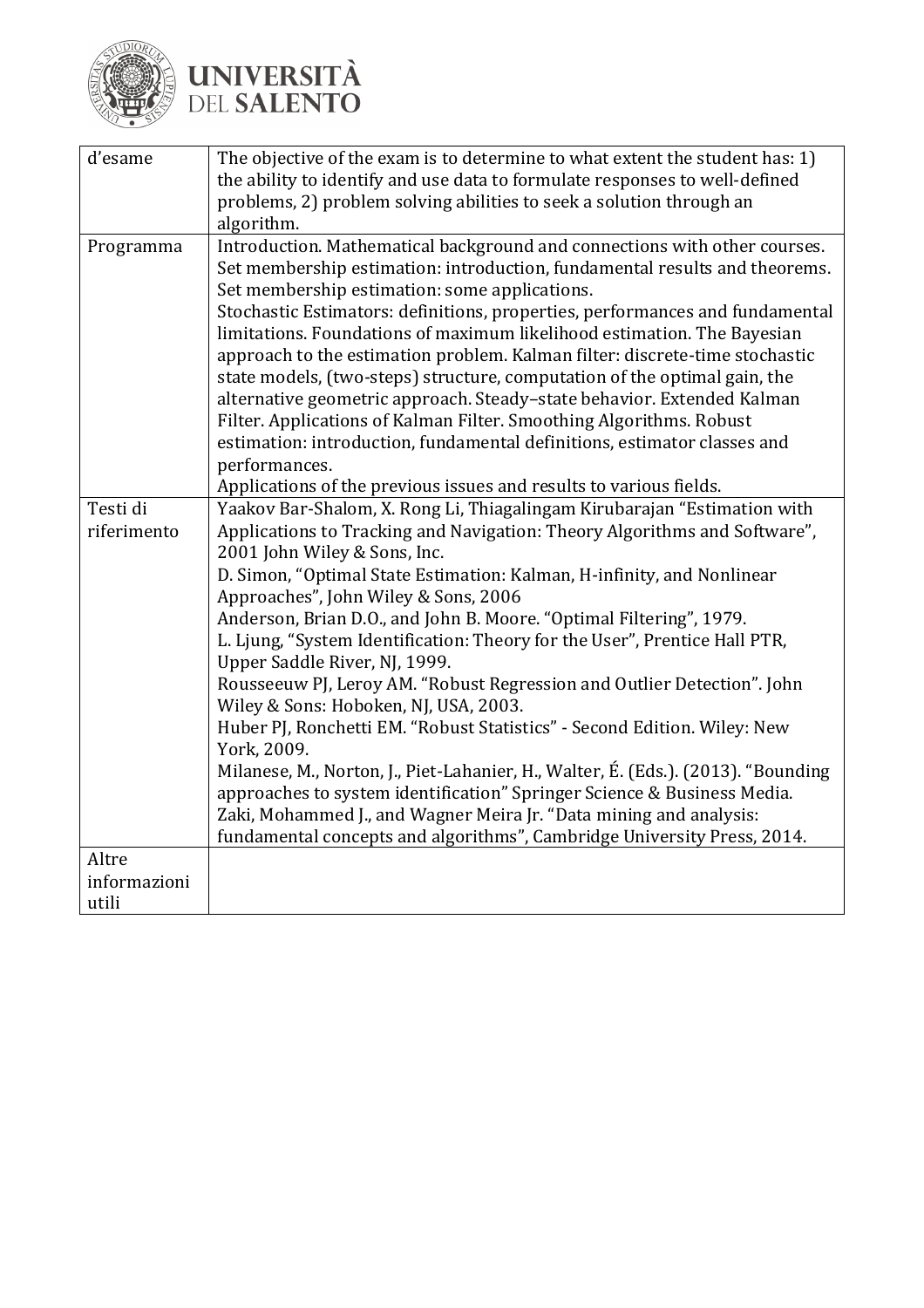

### **SCHEDA INSEGNAMENTO**

#### **HIGH PERFORMANCE COMPUTING**

| Corso di studio di riferimento   | LM55 - CdL Magistrale in Computer Engineering |
|----------------------------------|-----------------------------------------------|
| Dipartimento di riferimento      | Dipartimento di Ingegneria dell'Innovazione   |
| Settore Scientifico Disciplinare | $ING-INF/05$                                  |
| Docente                          | Giovanni ALOISIO                              |
| Crediti Formativi Universitari   | 9                                             |
| Ore di attività frontale         | 81                                            |
| Ore di studio individuale        | 144                                           |
| Anno di corso                    | II anno                                       |
| Semestre                         |                                               |
| Lingua di erogazione             | Inglese                                       |
| Percorso                         | PERCORSO COMUNE                               |

| Prerequisiti        | Students are expected to have the following background: Knowledge of basic<br>computer science principles and skills, at a level sufficient to write a<br>reasonably non-trivial computer program. Familiarity with the basic<br>probability theory. Familiarity with the basic linear algebra. Good knowledge<br>of the contents of first level courses on Informatics (Fondamenti di<br>Informatica and Calcolatori Elettronici ) and of the courses on Parallel<br>Algorithms - 2nd Year (1st semester) of the 2nd Level Degree in Computer<br>Engineering. |
|---------------------|----------------------------------------------------------------------------------------------------------------------------------------------------------------------------------------------------------------------------------------------------------------------------------------------------------------------------------------------------------------------------------------------------------------------------------------------------------------------------------------------------------------------------------------------------------------|
| Contenuti           | The course provides a broad introduction to Machine Learning and Neural<br>Networks Topics include: Linear regression, Linear regression with multiple<br>variables, Regularization, Logistic regression, Neural Networks, Advice for<br>Machine Learning, Machine Learning system design, Support Vector<br>Machines. Hands-off are also organized to provide students the capacity to<br>develop specific use cases, using the Python language and Jupiter Notebooks.                                                                                        |
| Obiettivi           | The course focuses on the basic of Machine Learning and Neural Networks.                                                                                                                                                                                                                                                                                                                                                                                                                                                                                       |
| formativi           | The theory behind Machine Learning and Neural Networks is presented and                                                                                                                                                                                                                                                                                                                                                                                                                                                                                        |
|                     | applications are developed using the Python language and Jupiter Notebooks.                                                                                                                                                                                                                                                                                                                                                                                                                                                                                    |
| Metodi<br>didattici | Compulsory attendance is requested, since attendance at lectures and<br>laboratory is mandatory because the course is based on the learning by doing<br>approach on the advanced computing resources provided. The course will be<br>held in the HPC Lab of the Department of Innovation Engineering. Lectures<br>will be also given exploiting communication and collaboration platforms, like<br>Microsoft Teams.                                                                                                                                            |
| Modalità            | The oral exam is aimed at verifying to what extent the student has gained                                                                                                                                                                                                                                                                                                                                                                                                                                                                                      |
| d'esame             | knowledge and understanding of the selected topics of the course and is able                                                                                                                                                                                                                                                                                                                                                                                                                                                                                   |
|                     | to communicate about his understanding. Students, divided into small groups                                                                                                                                                                                                                                                                                                                                                                                                                                                                                    |
|                     | (max two students), will also get hands-on experience, developing small                                                                                                                                                                                                                                                                                                                                                                                                                                                                                        |
|                     | projects on specific topics of the course. The max final vote is expressed as                                                                                                                                                                                                                                                                                                                                                                                                                                                                                  |
|                     | 30/30 with the possibility to get the laude.                                                                                                                                                                                                                                                                                                                                                                                                                                                                                                                   |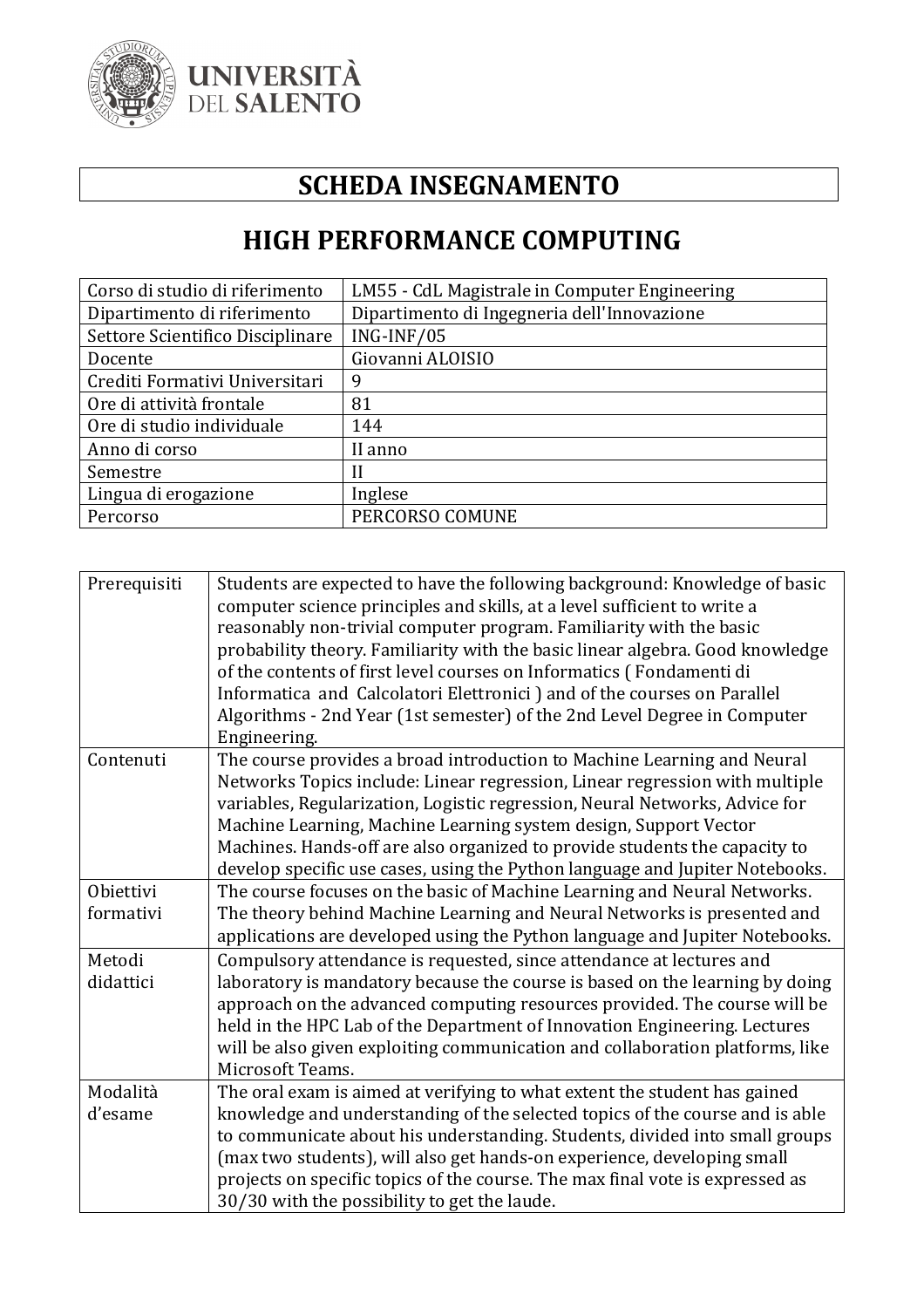

| Programma                      | Introduction to Machine Learning (2 hours).<br>Linear Regression: Model representation, Cost Function, Cost Function<br>Intuition, Gradient Descent, Gradient Descent Intuition, Gradient Descent for<br>Linear Regression (6 hours).                                                                                                                                                                                                                                                                                                                                                                                                                                                                                                                                                                                                                                                                                                                                                                    |
|--------------------------------|----------------------------------------------------------------------------------------------------------------------------------------------------------------------------------------------------------------------------------------------------------------------------------------------------------------------------------------------------------------------------------------------------------------------------------------------------------------------------------------------------------------------------------------------------------------------------------------------------------------------------------------------------------------------------------------------------------------------------------------------------------------------------------------------------------------------------------------------------------------------------------------------------------------------------------------------------------------------------------------------------------|
|                                | Linear Regression with multiple variables: Multiple features, Gradient<br>Descent for Multiple variables, Gradient Descent in practice I: feature scaling,<br>Gradient Descent in practice II: Learning rate, Features and polynomial<br>regression, Normal Equation, Normal Equation and non-invertibility (6                                                                                                                                                                                                                                                                                                                                                                                                                                                                                                                                                                                                                                                                                           |
|                                | hours).<br>Regularization: The problem of Overfitting, Cost Function, Regularized<br>Linear Regression (6 hours).                                                                                                                                                                                                                                                                                                                                                                                                                                                                                                                                                                                                                                                                                                                                                                                                                                                                                        |
|                                | Logistic Regression: Classification, Hypothesis Representation, Decision<br>Boundary, Cost Function, Simplified cost function and gradient descent,<br>Advanced Optimization, Multi-class classification: One-vs-all, Overfitting, Cost<br>Function, Regularized Logistic Regression (6 hours).                                                                                                                                                                                                                                                                                                                                                                                                                                                                                                                                                                                                                                                                                                          |
|                                | Neural Networks-Representation: Non-linear hypothesis, Neurons and<br>brains, Model Representation, Examples and intuitions, Multi-class                                                                                                                                                                                                                                                                                                                                                                                                                                                                                                                                                                                                                                                                                                                                                                                                                                                                 |
|                                | classification (6 hours).<br>Neural Networks-Learning: Cost Function and Backpropagation algorithm,<br>Backpropagation intuition. Implementation note: Unrolling parameters,<br>Gradient checking, Random initialization, Putting it together (6 hours).<br>Advice for applying Machine Learning: Deciding what try next, Evaluating a<br>hypothesis, Model selection and training/validation/test sets, Diagnosing bias<br>vs variance, Regularization bias/variance, Learning curves (6 hours).<br>Machine Learning system design: Prioritizing what to work on: Spam<br>classification example, Error analysis, Error metrics for skewed classes,<br>Trading off precision and recall, Data for machine learning (6 hours).<br>Support Vector Machines: Optimization objective, Large Margin Intuition,<br>The mathematics behind large margin classification, Kernels, Using an SVM (6<br>hours).<br>Hands-on Machine Learning: Use cases developed using Python and Jupiter<br>Notebook (25 hours). |
| Testi di<br>riferimento        | - Andrea Ng, Machine Learning Online book ( <a<br>href="http://cnx.org/content/col11500/1.4/"&gt;http://cnx.org/content/col11<br/>500/1.4/) and in particular the Lectures notes (reported at pag. 223-320 of<br/>the online book).<br/>- Teachers Slides presented during the course.</a<br>                                                                                                                                                                                                                                                                                                                                                                                                                                                                                                                                                                                                                                                                                                            |
|                                | - Jupiter Notebooks provided during the course.                                                                                                                                                                                                                                                                                                                                                                                                                                                                                                                                                                                                                                                                                                                                                                                                                                                                                                                                                          |
| Altre<br>informazioni<br>utili | Compulsory attendance is requested, since attendance at lectures and<br>laboratory is mandatory because the course is based on the learning by doing<br>approach on the advanced computing resources provided. The course will be<br>held in the HPC Lab of the Enginee                                                                                                                                                                                                                                                                                                                                                                                                                                                                                                                                                                                                                                                                                                                                  |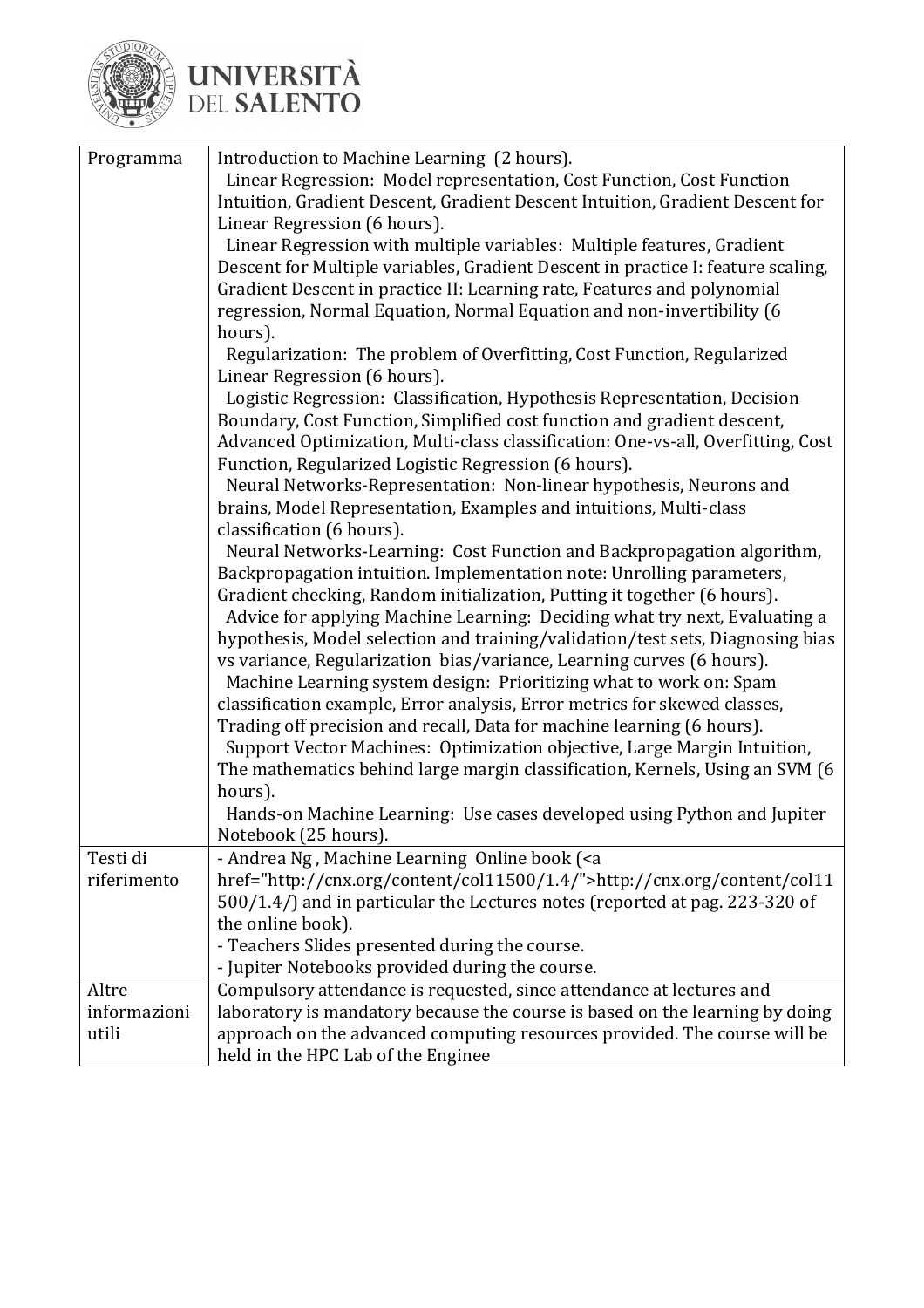

#### **SCHEDA INSEGNAMENTO**

## **Network Technologies**

| Corso di studio di riferimento   | LM55 - CdL Magistrale in Computer Engineering |
|----------------------------------|-----------------------------------------------|
| Dipartimento di riferimento      | Dipartimento di Ingegneria dell'Innovazione   |
| Settore Scientifico Disciplinare | ING-INF/05                                    |
| Docente                          | Giovanni Ciccarese                            |
| Crediti Formativi Universitari   | 9                                             |
| Ore di attività frontale         | 81                                            |
| Ore di studio individuale        | 144                                           |
| Anno di corso                    | II anno                                       |
| Semestre                         | H                                             |
| Lingua di erogazione             | Inglese                                       |
| Percorso                         | PERCORSO COMUNE                               |

| Prerequisiti | Fundamentals of Computer Networking, Probability Theory, Markov Chains         |
|--------------|--------------------------------------------------------------------------------|
| Contenuti    | This course proposes the study of some fundamental aspects of the operation    |
|              | of modern computer networks, such as traffic control and quality of service,   |
|              | the support of wireless and mobile communications, security. The study         |
|              | includes the analysis of the network technologies which represent the state of |
|              | the art on the above issues and a computer networks design methodology         |
|              | supported by a number of case studies which concern the selection of the       |
|              | most appropriate technologies depending on their operating contexts.           |
|              | Particularly, the criteria for designing network systems that meet given       |
|              | requirements in terms of performance, reliability and availability are         |
|              | discussed.                                                                     |
| Obiettivi    | Learning Outcomes.                                                             |
| formativi    | Knowledge and understanding                                                    |
|              | After the course the student should                                            |
|              | - understand the main issues regarding the operation of a modern               |
|              | computer network and how they could be addressed in order to                   |
|              | ensure appropriate delivery of the application services;                       |
|              | - know the technologies to be considered in designing a modern                 |
|              | computer network and, particularly, understand how they address the            |
|              | aforementioned issues;                                                         |
|              | - know what techniques can be adopted to model and analytically                |
|              | evaluate performance, reliability and availability of network systems.         |
|              | Applying knowledge and understanding                                           |
|              | After the course the student should be able to                                 |
|              | - design a computer network with given requirements, selecting the             |
|              | most appropriate technologies depending on the operating context;              |
|              | - configure network devices in a campus network for high availability;         |
|              | - understand scientific literature on the modeling of performance,             |
|              | reliability and availability of network systems.                               |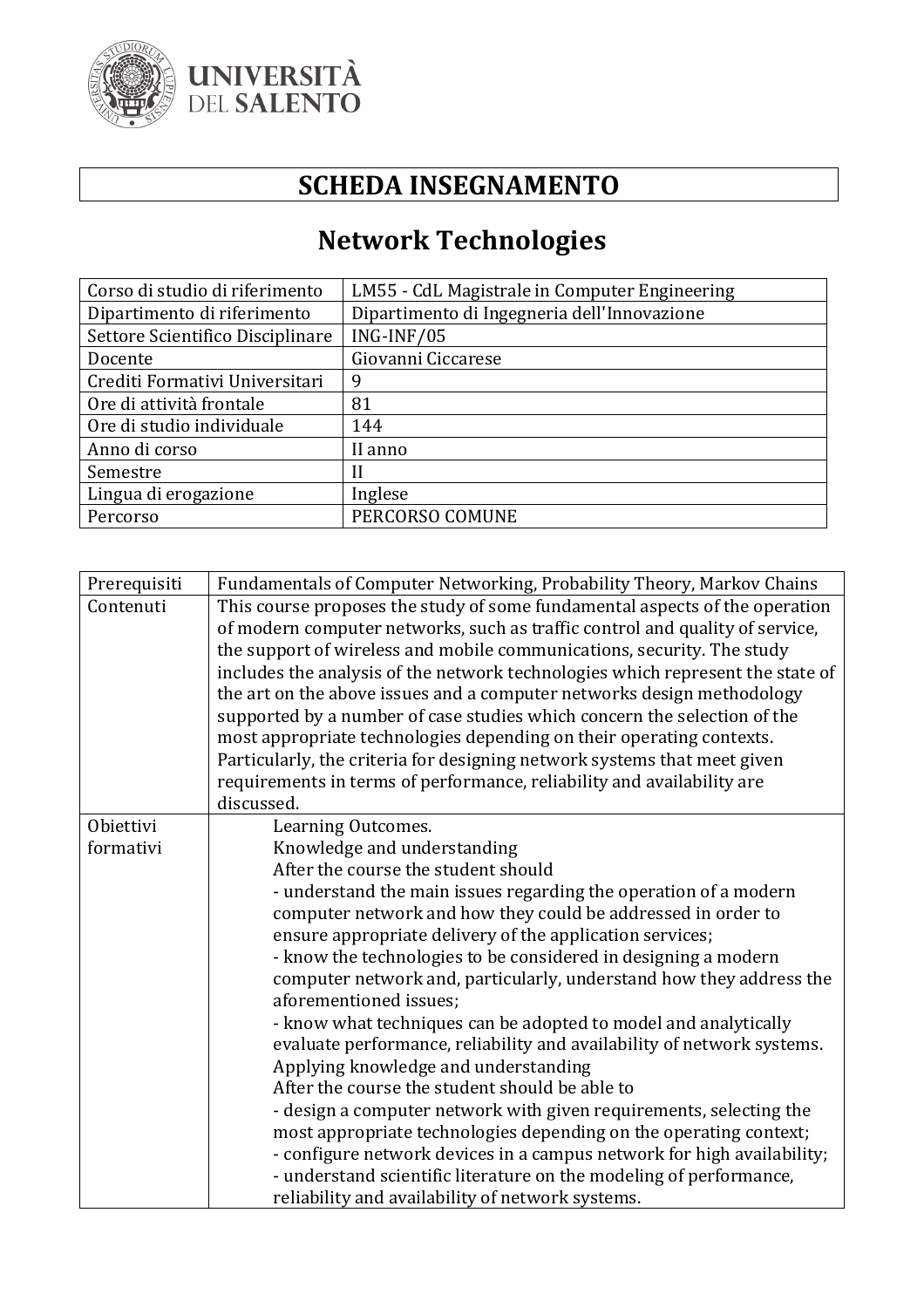

|           | Making judgements                                                              |
|-----------|--------------------------------------------------------------------------------|
|           | Students should acquire the ability to identify the pros and cons of           |
|           | each possible solution for both the logical network design and the             |
|           | physical network design. This also applies to the probabilistic                |
|           | techniques described during the lectures with regard to the modeling           |
|           | of performance, reliability, and availability. It is desiderable that          |
|           | students are interested in looking for other techniques by consulting          |
|           |                                                                                |
|           | specialized literature.<br>Communication                                       |
|           |                                                                                |
|           | After the course the student should have a good command of topics              |
|           | covered in the course, so as to be able to communicate his/her                 |
|           | knowledge and solutions in a clear and simple way, using the specific          |
|           | terminology. The course promotes the development of that skill.                |
|           | Learning skills                                                                |
|           | With the aim of developing learning skills that allow students to continue to  |
|           | study in a way that can be largely autonomous, the instructor suggests some    |
|           | selected technical readings whose level of difficulty is significantly higher  |
|           | than that associated with the exercises covered during the course. They deal   |
|           | with the definition of performance models and/or availability models of        |
|           | large, real-world systems.                                                     |
| Metodi    | Lectures and exercises.                                                        |
| didattici |                                                                                |
| Modalità  | The exam is oral. First, the student is asked to solve an exercise in order to |
| d'esame   | verify his/her knowledge and understanding about the stochastic modeling of    |
|           | the performance, reliability and availability of network systems. The          |
|           | remaining part of the exam aims at assessing his/her knowledge and             |
|           | understanding about the issues related to the operation of modern computer     |
|           | networks, about the network technologies studied during the course and         |
|           | about the criteria for their selection in the network design process.          |
|           | Moreover, the student may also be asked to configure some protocols, such as   |
|           | HSRP and RSTP, on the network devices of a campus network for high             |
|           | availability simulated by means of a visual network simulation tool.           |
| Programma | Course content: theory                                                         |
|           | - Introduction to the course ore (2 hours)                                     |
|           | - Congestion Control and Traffic Control: principles of congestion control,    |
|           | approaches towards congestion control, flow control and congestion control     |
|           | in TCP, TCP/IP ECN. (4 hours)                                                  |
|           | - Multicast in the Internet: algorithms for multicasting, multicast in the     |
|           | Internet (multicast addresses in IPv4, IGMP, multicast routing protocols) (2   |
|           | hours).                                                                        |
|           | - IPv6: IPv6 addressing, stateless address autoconfiguration, IPv6 packet      |
|           | format, ICMPv6, transition from IPv4 to IPv6 (4 hours).                        |
|           | - Quality of Service (QoS) in IP networks: multimedia networking               |
|           | applications, protocols for real-time conversational applications (RTP,        |
|           | RTCP, SIP), Quality of Service, Queuing Disciplines, Shaping, Policing, Tocken |
|           | Bucket, QoS in IP networks (RED, IntServ, DiffServ), MPLS (8 hours).           |
|           |                                                                                |
|           | - Wireless and Mobile Networks: wireless channel characteristics, Wireless     |
|           | LANs and IEEE 802.11, CAPWAP, planning a wireless access network, Mobile       |